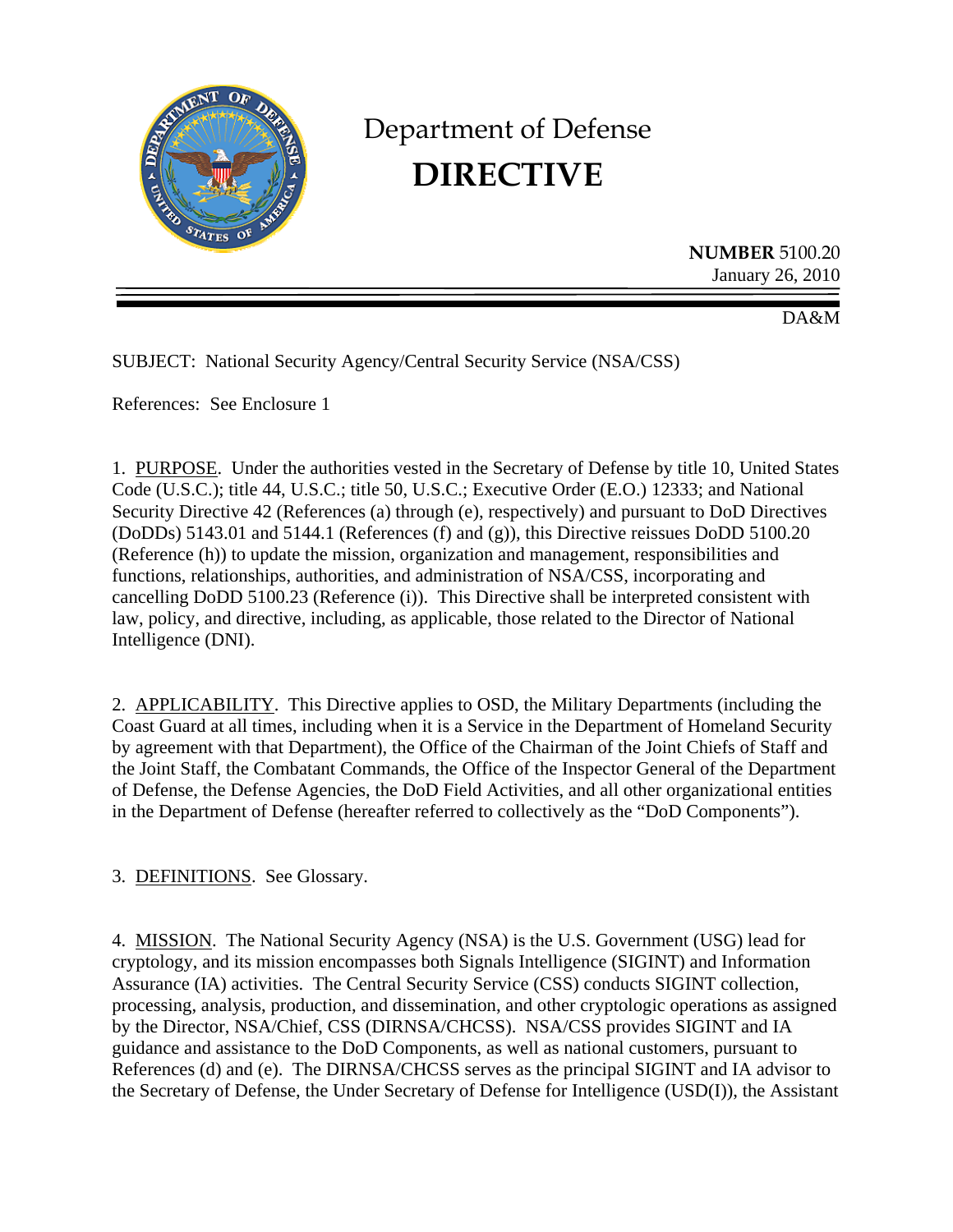Secretary of Defense for Networks and Information Integration/DoD Chief Information Officer (ASD(NII)/DoD CIO), the Chairman of the Joint Chiefs of Staff, the Combatant Commanders, the Secretaries of the Military Departments, and the DNI, as well as other USG officials with regard to these missions and the responsibilities enumerated herein.

#### 5. ORGANIZATION AND MANAGEMENT

 a. NSA/CSS is a Defense Agency. The Secretary of Defense exercises authority, direction, and control over NSA/CSS, pursuant to References (a) through (e), Presidential Memorandum (Reference (j)), and other applicable authorities. The USD(I) exercises the authority, direction, and control of the Secretary of Defense over the DIRNSA/CHCSS, pursuant to Reference (f) and the responsibilities and authorities of the Secretary of Defense in References (a), (c), (d), and (e), and in coordination with the ASD(NII)/DoD CIO concerning IA.

 b. NSA/CSS is designated a Combat Support Agency of the Department of Defense, pursuant to Reference (a) and Secretary of Defense Memorandum (Reference (k)). NSA/CSS performs combat support activities, pursuant to References (a) and (j), and Secretary of Defense Memorandums (References (k) and (l)), in a manner consistent with DoDD 3000.06 (Reference (m)). These activities are also defined in Acting Chairman of the Joint Chiefs of Staff Memorandum (Reference (n)).

 c. NSA/CSS shall consist of a Director, NSA, who also serves as Chief, CSS; a Deputy Director, NSA; and a Deputy Chief of CSS. All military and civilian positions of the NSA/CSS are designated as critical sensitive positions and will be treated as such in connection with investigative, security clearance, and employment matters, pursuant to sections 831-835 of Reference (c).

 d. The Service Cryptologic Components (SCCs) of NSA/CSS are composed of those Military Service elements assigned to CSS by the Secretary of Defense in support of the NSA/CSS mission. The SCC commanders are subordinate to the CHCSS for all cryptology matters, and are otherwise subordinate within their respective Military Departments.

 e. NSA/CSS is also an element of the Intelligence Community (IC) subject to the oversight of the DNI, pursuant to References (c) and (d). The DNI provides objectives, priorities, and guidance for, determines requirements and the budget of, and exercises execution, transfer, and reprogramming authorities over the National Intelligence Program (NIP) portion of the NSA/CSS budget. The DNI also exercises National Intelligence tasking and oversight; certain authorities for personnel, acquisition management, security, information technology, education and training; oversight of intelligence coordination with foreign governments and international organizations; and other applicable authorities over NSA/CSS, pursuant to References (c) and (d). The DIRNSA/CHCSS shall keep the USD(I) fully informed of all National Intelligence activities undertaken by NSA/CSS that are tasked by the DNI. The DIRNSA/CHCSS shall assist the Secretary of Defense and the DNI in their respective responsibilities to manage, develop, and ensure implementation of policies, principles, standards, and guidelines for the security of information systems supporting the operations under their respective control, as well as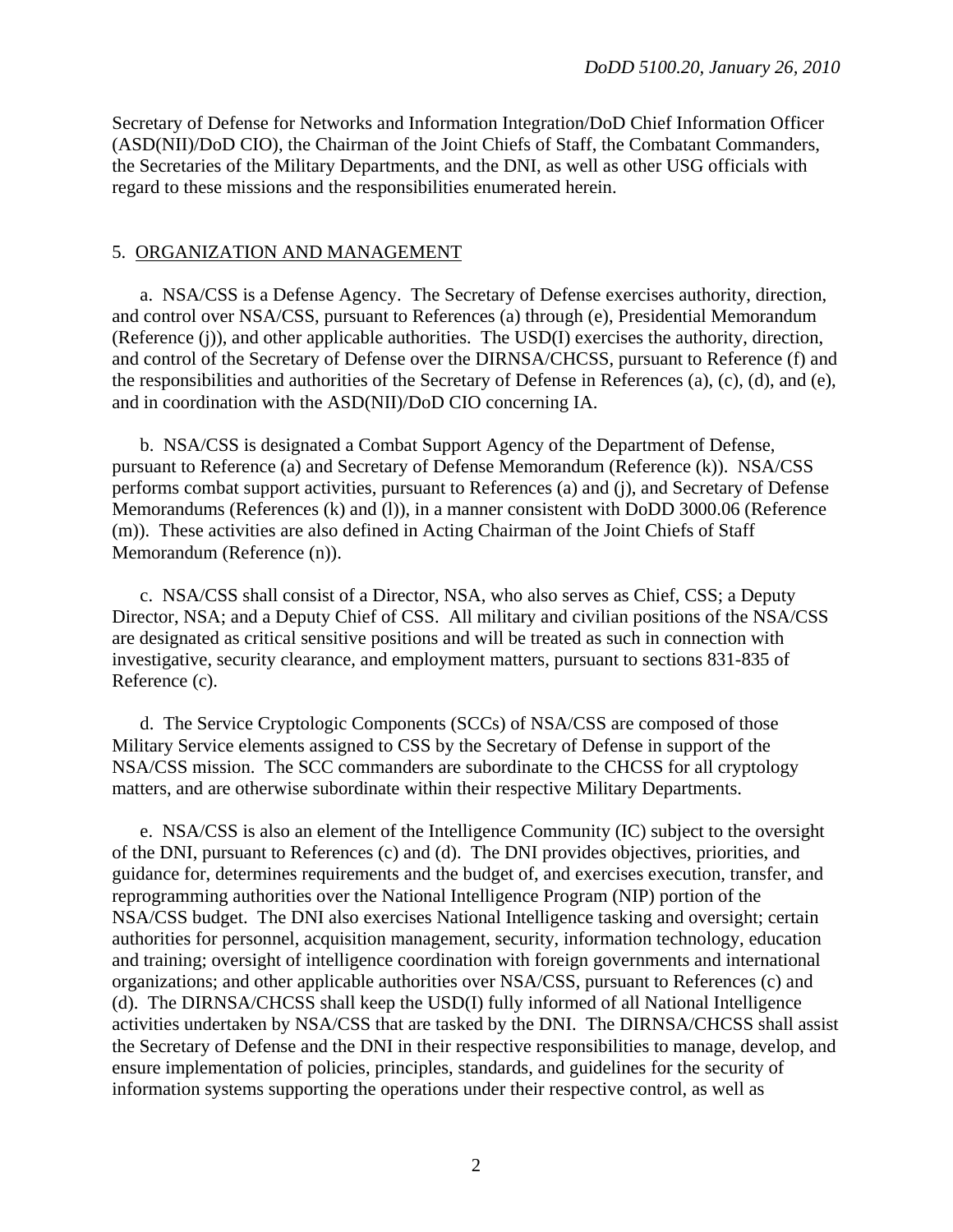supporting the operations of other USG departments and agencies with national security information.

6. RESPONSIBILITIES AND FUNCTIONS. The DIRNSA/CHCSS, under the authority, direction, and control of the USD(I), serves as the principal advisor to the Secretary of Defense, the Chairman of the Joint Chiefs of Staff, and the Combatant Commanders on SIGINT, pursuant to National Security Council Intelligence Directive Number 6 (Reference (o)). The DIRNSA/CHCSS shall also advise the DNI and the Director of Defense Intelligence (DDI) – as established in the Secretary of Defense and DNI Memorandum of Agreement (Reference (p)) – on all matters under the purview of the DNI concerning SIGINT and serves as the SIGINT Functional Manager, pursuant to Reference (d). The DDI will advise the DNI on critical deficiencies and strengths in SIGINT-related Defense Intelligence capabilities after consultation with the DIRNSA/CHCSS, and provide assessments on the effect of such deficiencies and strengths in meeting National Intelligence objectives. In the exercise of these responsibilities, the DIRNSA/CHCSS shall plan, organize, direct, and manage NSA/CSS and all assigned resources to provide peacetime, contingency, crisis, and combat SIGINT and IA support to the operational Armed Forces of the United States. The DIRNSA/CHCSS shall develop and manage those Military Intelligence Program (MIP) resources and capabilities under the purview of NSA/CSS, pursuant to DoDD 5205.12 (Reference (q)). The DIRNSA/CHCSS shall contribute to the security of critical USG classified operations and information through appropriate IA measures. The DIRNSA/CHCSS shall operate security programs to protect people, facilities, and information. The DIRNSA/CHCSS shall conduct counterintelligence activities as assigned by DoDD O-5240.02 (Reference (r)). Additionally, the DIRNSA/CHCSS shall plan and provide for survival, recovery, and reconstitution of NSA/CSS mission-essential functions, pursuant to Reference (d) and DoDD 3020.26 (Reference (s)). The DIRNSA/CHCSS shall provide for, operate, and maintain the Critical Information Communications (CRITICOMM) System and operations, pursuant to Director of Central Intelligence Directive (DCID) 7/4 and DoDD C-5100.19E (References (t) and (u)). The DIRNSA/CHCSS shall:

#### a. SIGINT

 (1) Collect (including through clandestine means), process, analyze, produce, and disseminate SIGINT information and data for foreign intelligence and counterintelligence purposes to support national and departmental missions, pursuant to Reference (d).

 (2) Provide SIGINT support for the conduct of military operations, pursuant to tasking, priorities, and standards of timeliness assigned by the Secretary of Defense. If provision of such support requires use of national collection systems, these systems will be tasked within existing guidance from the DNI, pursuant to Reference (d). No other organization within the Department of Defense shall engage in SIGINT activities, except when directed or delegated by the Secretary of Defense or the DIRNSA/CHCSS after coordination with the DNI, or as otherwise provided for in Reference (o).

 (3) Establish and operate an effective, unified organization for SIGINT activities, including executing any SIGINT-related functions the Secretary of Defense so directs.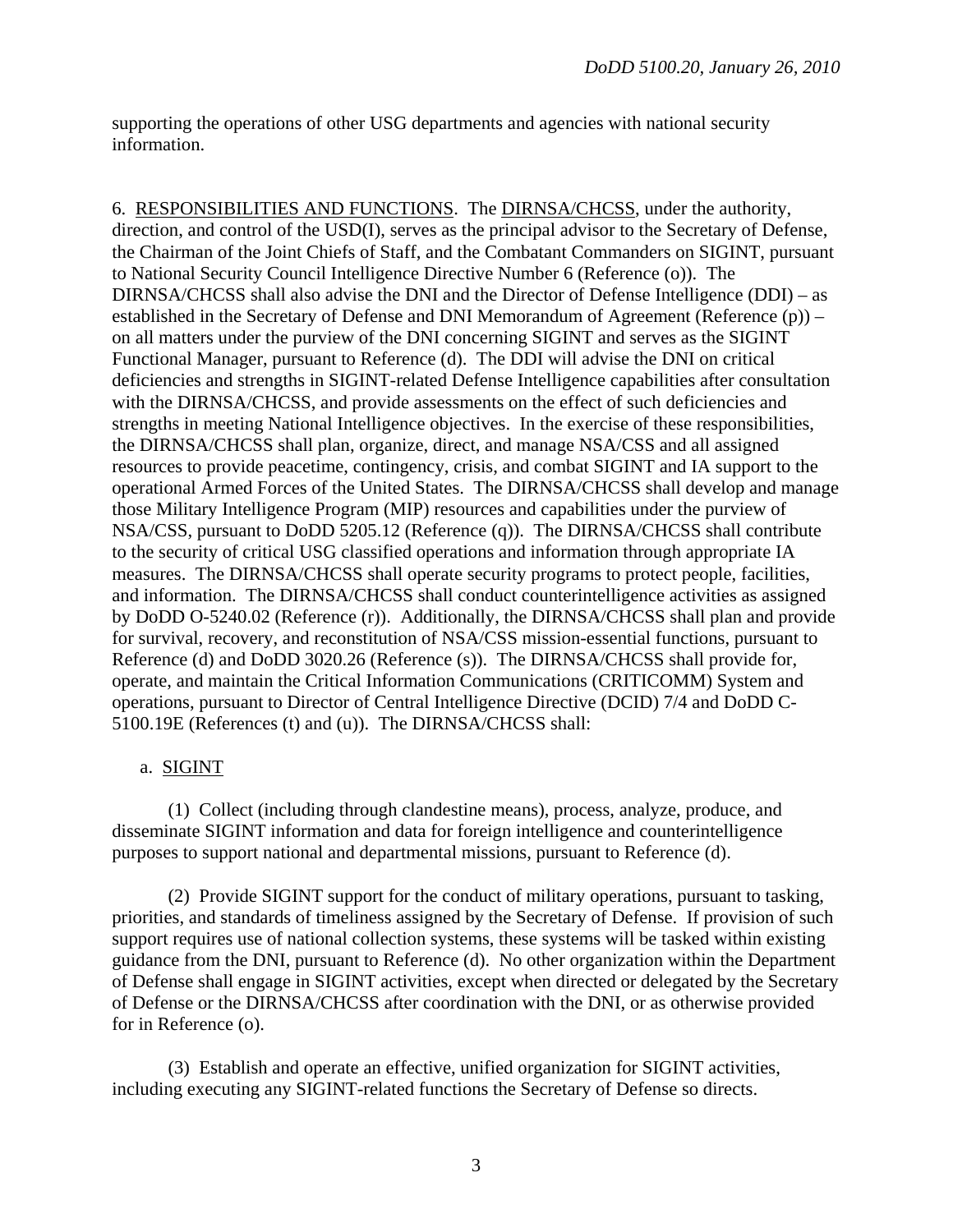(4) Protect intelligence sources, methods, and activities from unauthorized disclosure, pursuant to E.O. 12958 (Reference (v)) and guidance received from the DNI, pursuant to References (c) and (d).

 (5) Develop rules, regulations, and standards governing the classification and declassification of SIGINT, pursuant to References (d) and (v).

 (6) Prescribe security regulations covering operating practices, including the transmission, handling, and distribution of SIGINT material within and between elements under DIRNSA/CHCSS control, and exercise the necessary supervisory control to ensure compliance with these regulations, pursuant to Reference (d).

 (7) Exercise SIGINT operational control and establish policies and procedures for departments and agencies to follow when appropriately performing SIGINT activities in order for the SIGINT mission of the United States to be accomplished in the most efficient and effective manner. In the case of service mobile SIGINT platforms, systems, or assets used to collect SIGINT, the DIRNSA/CHCSS shall state movement requirements through appropriate channels to the military commanders, who shall retain responsibility for operational command of the platforms.

 (8) Provide technical guidance and assistance to all USG SIGINT or SIGINT-related operations.

 (9) Conduct SIGINT research, development, and systems design, and perform SIGINTrelated testing and evaluation. Provide expertise to SIGINT-related research, development, and testing and evaluation conducted by the DoD Components.

 (10) Conduct modeling and simulation activities related to SIGINT. Advise and coordinate on all SIGINT modeling and simulation activities within or on behalf of the Heads of the DoD Components, pursuant to DoDD 5000.59 (Reference (w)).

 (11) Co-manage, with the Director, Defense Intelligence Agency (DIA), and support, as appropriate, the activities of the Defense Special Missile and Aerospace Center, pursuant to DoD Instruction (DoDI) S-5100.43 (Reference (x)).

 (12) Provide support to national level forums that review SIGINT strategies and matters of international policy that may affect SIGINT equities, and assess future SIGINT capabilities on behalf of the Secretary of Defense and the DNI.

#### $b. \underline{IA}$

 (1) Serve as the National Manager for National Security Telecommunications and Information Systems Security as provided for by References (b), (d), and (e). In this capacity, the DIRNSA/CHCSS is responsible to the Secretary of Defense for the security of National Security Systems (NSS) and to the DNI for those NSS that also qualify as intelligence systems.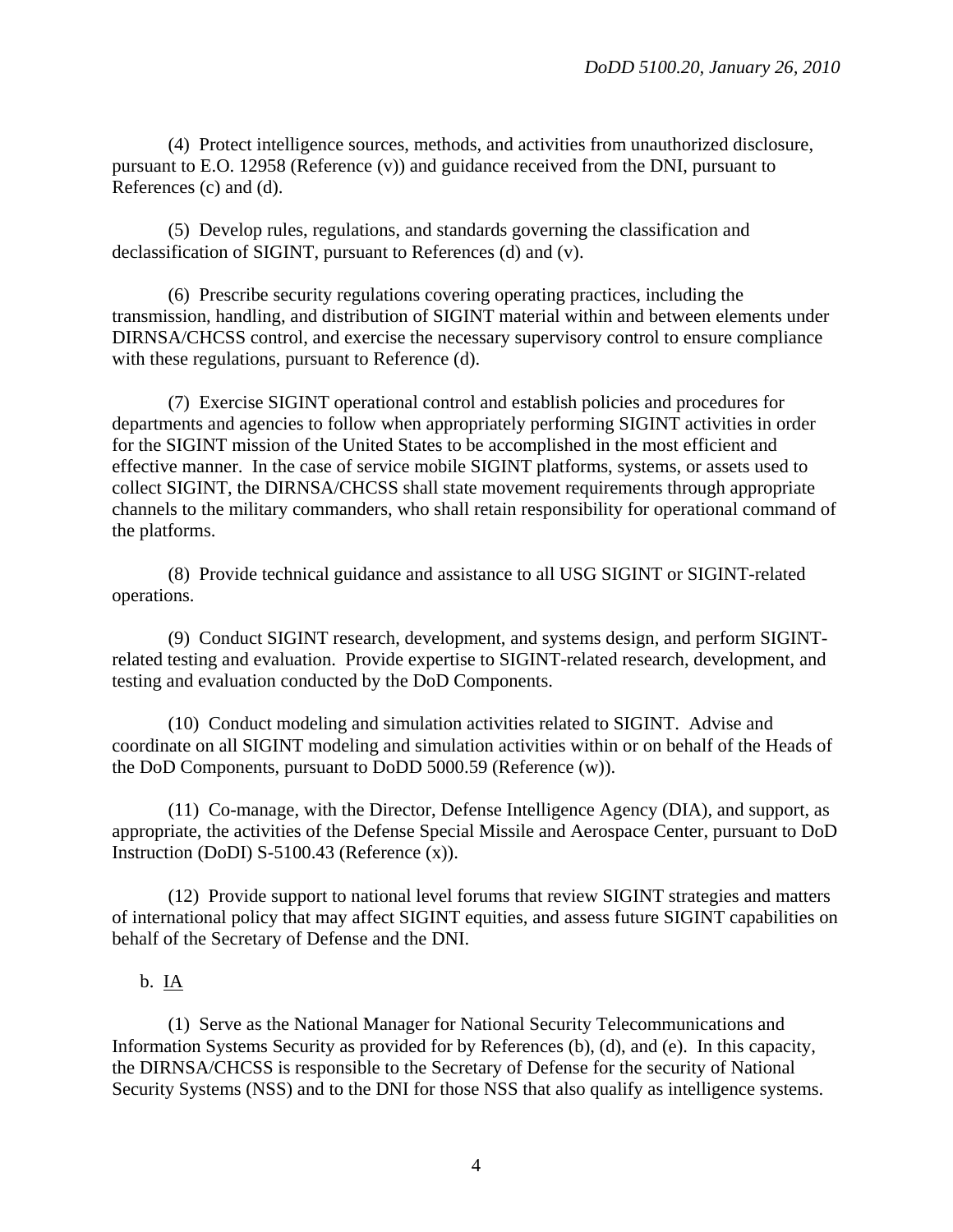(2) Provide IA support to the Department of Defense, pursuant to DoDD 8500.01E (Reference (y)).

 (3) Prescribe minimum standards, methods, and procedures for protecting cryptographic and other sensitive communications security (COMSEC), information security (INFOSEC), and other IA materials, techniques, and information to be employed by all NSS owners.

 (4) Review and approve all COMSEC, INFOSEC and, in conjunction with other DoD Components, other IA standards, techniques, systems, and equipment for applications within NSS. Coordinate with the DNI for the safeguarding of national security information within the NSS of IC elements. Assess the overall NSS security posture and disseminate information on threats to, and vulnerabilities of, those systems.

 (5) Conduct, approve, or endorse COMSEC, INFOSEC, and research and development activities supportive of the NSA/CSS national mission. Coordinate research and development activities with the Director, Defense Research and Engineering, pursuant to Reference (y).

 (6) Enter into agreements for the procurement of COMSEC, INFOSEC, or other IA materials and equipment, and provide or coordinate the provision of such materials and equipment to other USG departments and agencies, and, where appropriate, to USG contractors, foreign governments, and private organizations.

 (7) Assist other USG departments and agencies in developing effective telecommunications and computer systems architectures necessary to satisfy COMSEC, INFOSEC, or other IA requirements for their NSS, and provide technical assistance and services upon request for their non-national security systems, pursuant to Reference (b).

 (8) Coordinate with the National Institute of Standards and Technology, pursuant to sections 3541-3549 of Reference (b).

 (9) Coordinate with the Committee on National Security Systems (CNSS) to ensure the development of necessary security architectures, and to approve minimum NSS security standards and doctrine.

 (10) Provide personnel, facilities, and administrative support to the CNSS, pursuant to Reference (e).

 (11) Formulate and disseminate procedures for integrated material management of COMSEC and INFOSEC equipment, and maintain a process for the disposal of unserviceable, obsolete, or excess equipment.

 (12) Manage, design, evaluate, and operate critical functions of a key management or enterprise security management infrastructure, as required, to support COMSEC, INFOSEC, or other IA equipment or related products, pursuant to References (b), (d), (e), and DoDI 8523.01 (Reference (z)).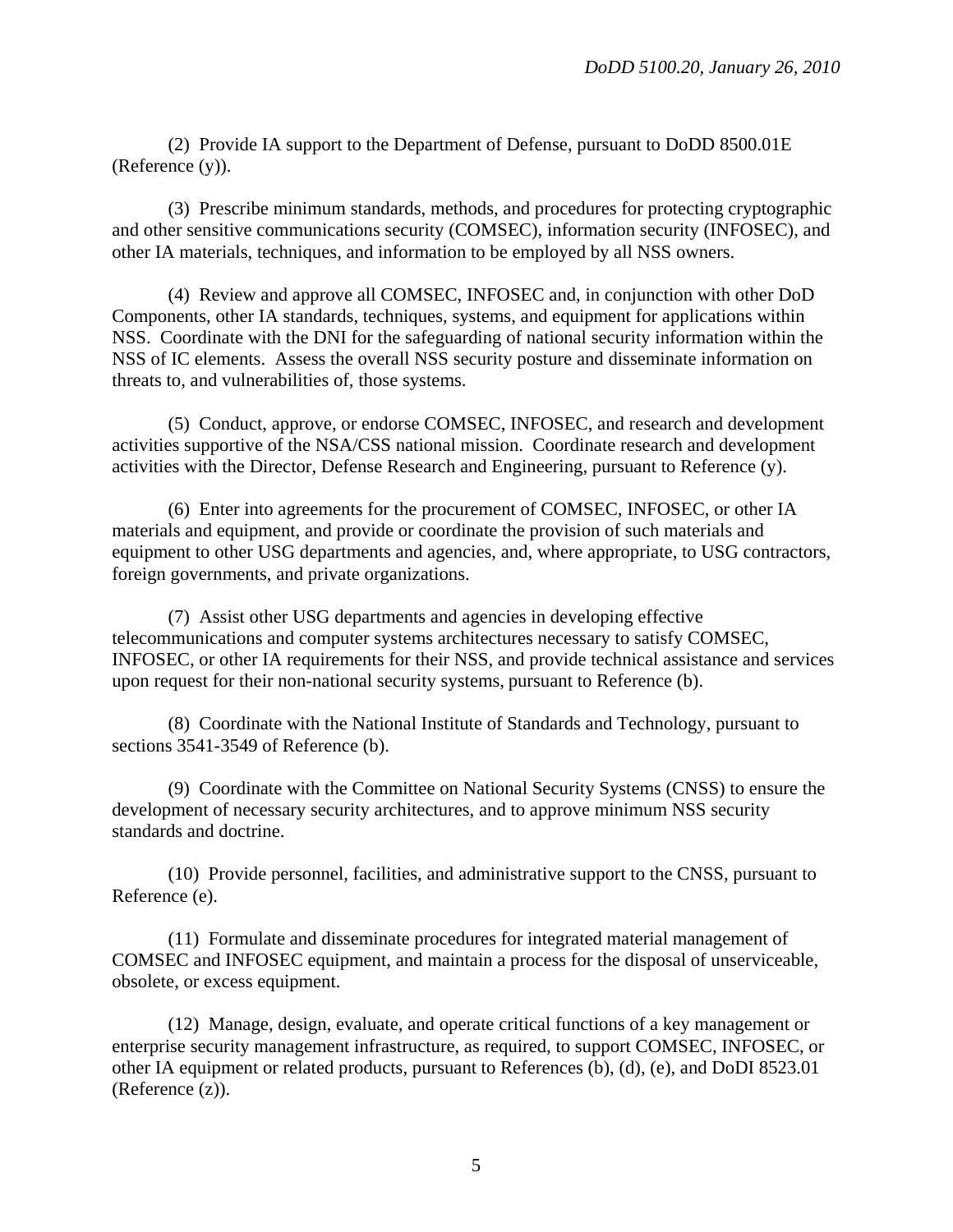(13) Operate and/or sustain a capability to provide microelectronic products and services responsive to the SIGINT and IA requirements of the NSA/CSS enterprise, and other sensitive activities conducted by other USG departments and agencies.

 (14) Provide attack sensing and warning support to the Commander, U.S. Strategic Command (USSTRATCOM) and to the Heads of the other DoD Components, pursuant to DoDD O-8530.1 (Reference (aa)).

 (15) Serve as the focal point for delivery of unique, tailored, and time-critical IA support to external customers, pursuant to guidance provided by the ASD(NII)/DoD CIO in Reference (z).

 (16) Provide COMSEC monitoring services to the Department of Defense and other USG departments and agencies, pursuant to DoDI 8560.01 (Reference (ab)).

 (17) Develop and maintain a capability to execute national-level COMSEC monitoring and IA readiness testing efforts for employment in single Military Service, joint, and nationallevel exercises, operations, and other activities as directed, pursuant to Reference (ab).

 (18) Conduct computer network defense (CND) activities, and support DoD organization, planning, assessment, training, and conduct of CND, pursuant to Reference (aa).

 (19) Provide cyber security assistance services, coordination, and information to USG departments and agencies, as requested.

 c. Operations Security (OPSEC). Act as the Federal Executive Agent for Interagency OPSEC training, pursuant to National Security Decision Directive 298 and DoDD 5205.02 (References (ac) and (ad)), and in that capacity maintain an interagency OPSEC support staff with a core expertise to assist USG departments and agencies, as needed, in establishing OPSEC programs, conducting surveys, providing services, and developing and providing interagency training and awareness courses and products.

d. Cryptologic Program Management

 (1) Serve as the Program Manager (PM) for the Consolidated Cryptologic Program (CCP); develop the CCP as a portion of the NIP; participate in the NIP development process; and oversee execution of funds appropriated for the CCP.

 (2) Prepare and submit NSA/CSS program and budget input for the CCP to the DNI and USD(I), pursuant to DNI guidance, as well as prepare and submit the NSA/CSS program and budget input for the NSA/CSS MIP to the USD(I) and DNI, pursuant to USD(I) guidance. Serve as the Component Manager for the NSA/CSS MIP, pursuant to Reference (q).

 (3) Serve as PM for the NSA/CSS portion of the Information Systems Security Program (ISSP); formulate the ISSP; review the proposed COMSEC, INFOSEC, and other IA programs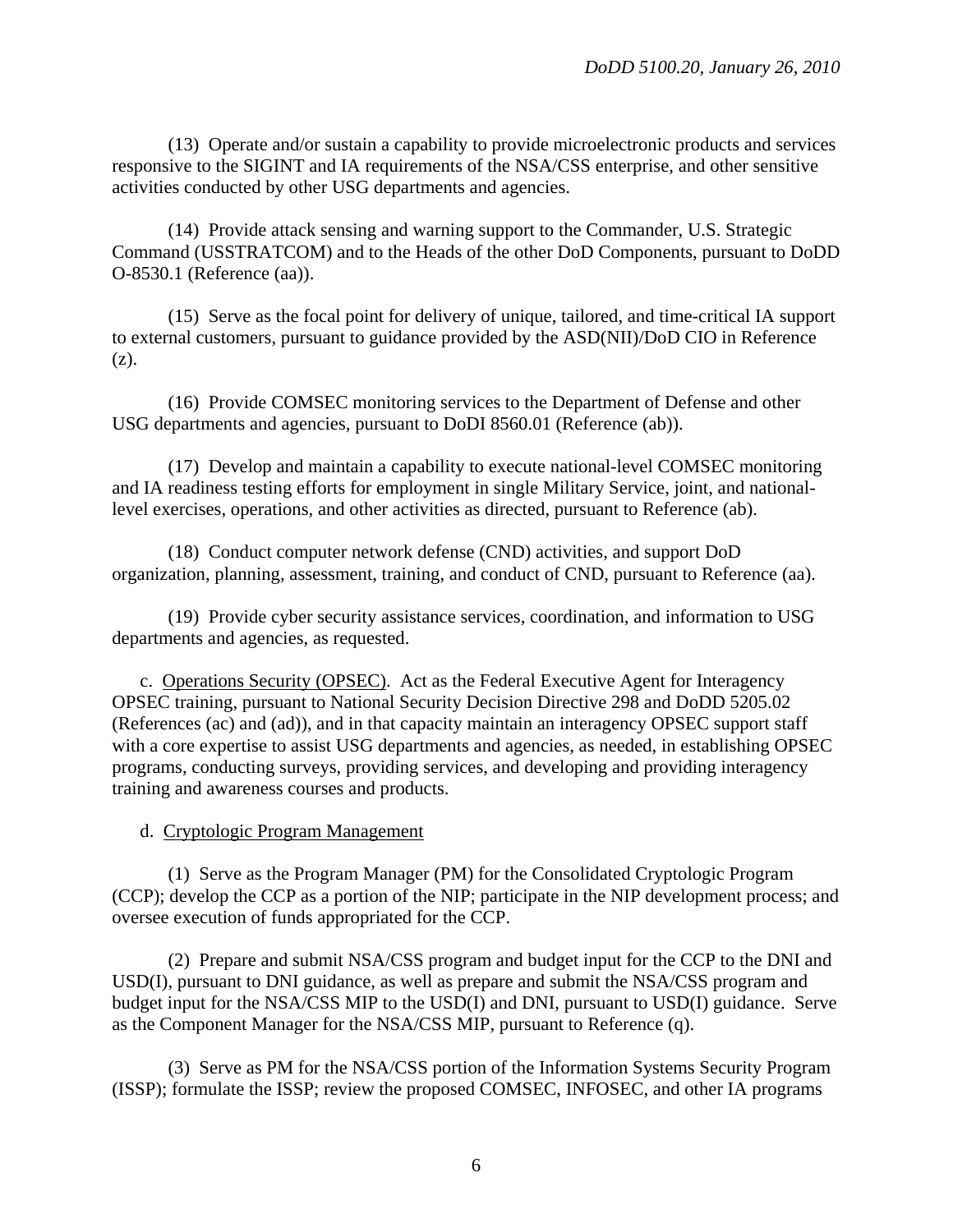and budgets for USG departments and agencies; and prepare consolidated recommendations for submission to the Secretary of Defense through the ASD(NII)/DoD CIO.

 (4) Serve as the ASD(NII)/DoD CIO Domain Agent for IA, manage the global information grid IA portfolio, consistent with the processes and procedures specified in DoDI 8115.02 (Reference (ae)), and make IA portfolio investment recommendations to the ASD(NII)/DoD CIO to ensure the efficient and effective delivery of capabilities to the warfighter and to maximize return on investment to the enterprise.

# e. International Engagement

 (1) Conduct liaison with foreign nations or international organizations regarding SIGINT activities, with the authority of the Secretary of Defense and the DNI, as appropriate, pursuant to Reference (d) and DCID 5/5P (Reference (af)); and IA activities with the authority of the Secretary of Defense, pursuant to References (d) and (e), and with the authority of the DNI, pursuant to Reference (d). As appropriate, coordinate SIGINT and IA agreements and arrangements with other affected USG departments and agencies.

 (2) Provide technical advice and support to cryptologic arrangements with foreign governments and international organizations, and conduct, as authorized, cryptologic exchanges, pursuant to References (a), (c), (d), and (e).

 (3) Leverage cryptologic capabilities of foreign partners with whom NSA/CSS has an established cryptologic relationship or as requested by the Secretary of Defense or DNI.

 (4) Exercise authority and responsibility for disclosing and releasing classified military information to foreign governments, allies, and coalition partners, while providing appropriate policy guidance and training to personnel exercising foreign disclosure duties, pursuant to DoDD 5230.11 and DoDD 5530.3 (References (ag) and (ah)).

# f. Cryptologic Training and Education

 (1) Provide guidance, as directed by the USD(I), to the Secretaries of the Military Departments and the Commandant of the United States Coast Guard to effect and ensure sound and adequate military and civilian cryptologic career development and training programs; develop cryptologic knowledge and skill standards; and conduct or otherwise provide for necessary specialized and advanced cryptologic training, pursuant to DoDI 3305.09 (Reference (ai)).

 (2) Provide linguistic and other training for cryptologic personnel as outlined in Public Law 86-36 (Reference (aj)).

(3) Maintain and operate the National Cryptologic School, pursuant to Reference (ai).

# g. Critical Information Reporting and Handling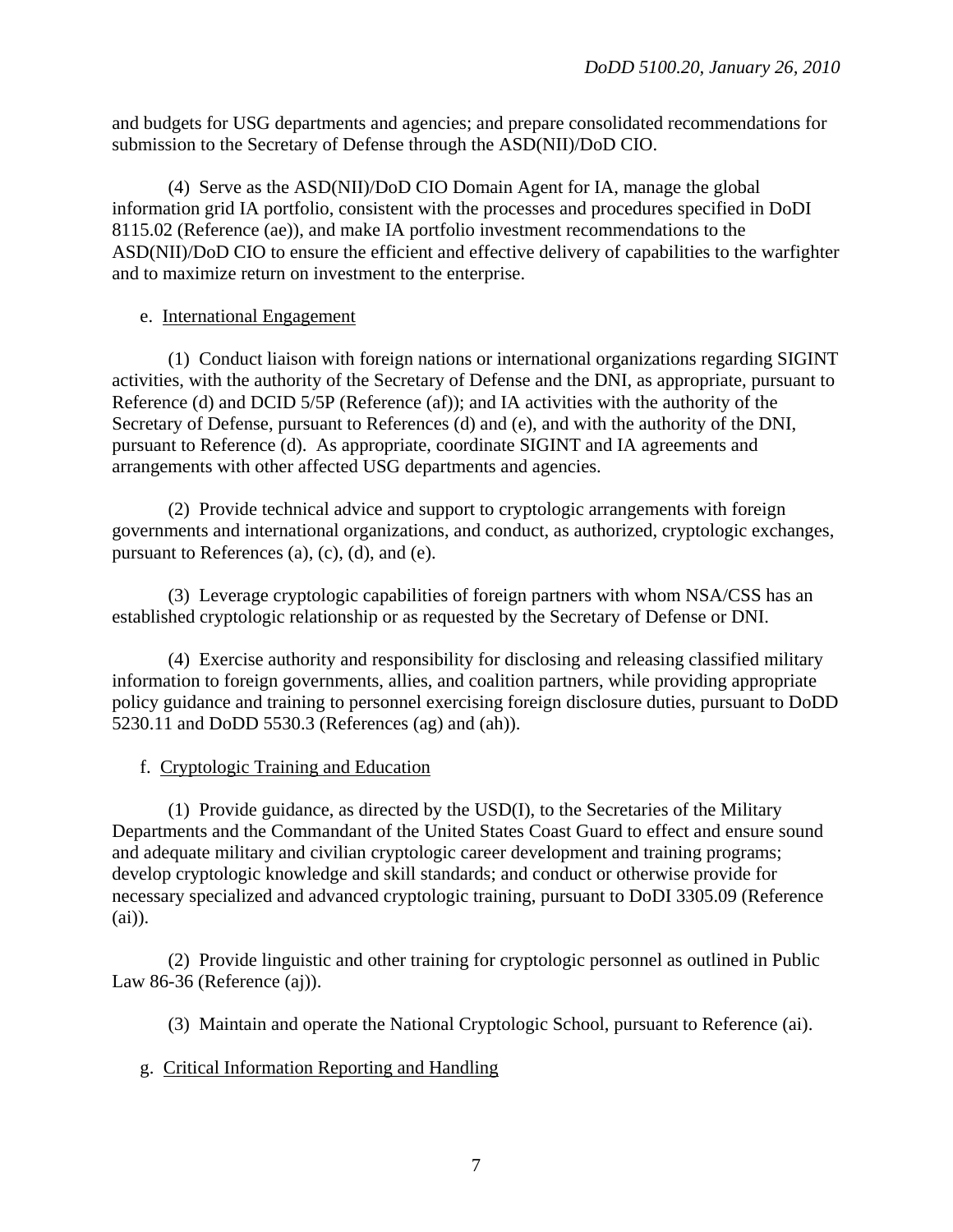(1) Exercise authority and responsibility for the reporting and handling of critical information, pursuant to References (d), (t), and (u).

 (2) Provide for, manage, and maintain CRITICOMM messaging and cryptographic resources and operations.

 (3) Establish, in coordination with the Chairman of the Joint Chiefs of Staff, the Heads of the other DoD Components, and the DNI, procedures for reporting and handling critical information within the CRITICOMM System to ensure fastest delivery possible.

 (4) Provide adequate critical information (CRITIC) training resources, and perform regular joint training exercises of the CRITICOMM System.

 h. Additional Activities. Perform those additional activities for the Department of Defense and the IC, and such other duties as may be directed by the President of the United States, the Secretary or Deputy Secretary of Defense, the USD(I), the ASD(NII)/DoD CIO, or the DNI.

 (1) Develop global network awareness; characterize and report threats to networks to the Department of Homeland Security, the National Cyber Security Center, and other USG cybersecurity and incident reporting centers.

 (2) Promote cooperation between NSA/CSS and USSTRATCOM, Joint Task Force-Global Network Operations, with regard to CND; and between NSA/CSS and USSTRATCOM, Joint Functional Component Command for Network Warfare (JFCC-NW), with regard to computer network attack activities.

(3) Serve as Commander, JFCC-NW.

 (4) Serve as the Executive Secretary for deconfliction processes for computer network attack and exploitation activities as specified by Memorandum of Agreement among the Department of Defense, the Department of Justice, and other members of the IC (Reference (ak)).

# 7. RELATIONSHIPS

a. The DIRNSA/CHCSS shall:

(1) Serve as the Functional Manager for SIGINT, pursuant to Reference (d).

 (2) Maintain communication with other IC elements, pursuant to References (c) and (d), and other applicable authorities.

 (3) Work with the Combatant Commanders to deconflict selected sensitive SIGINT and non-SIGINT operations.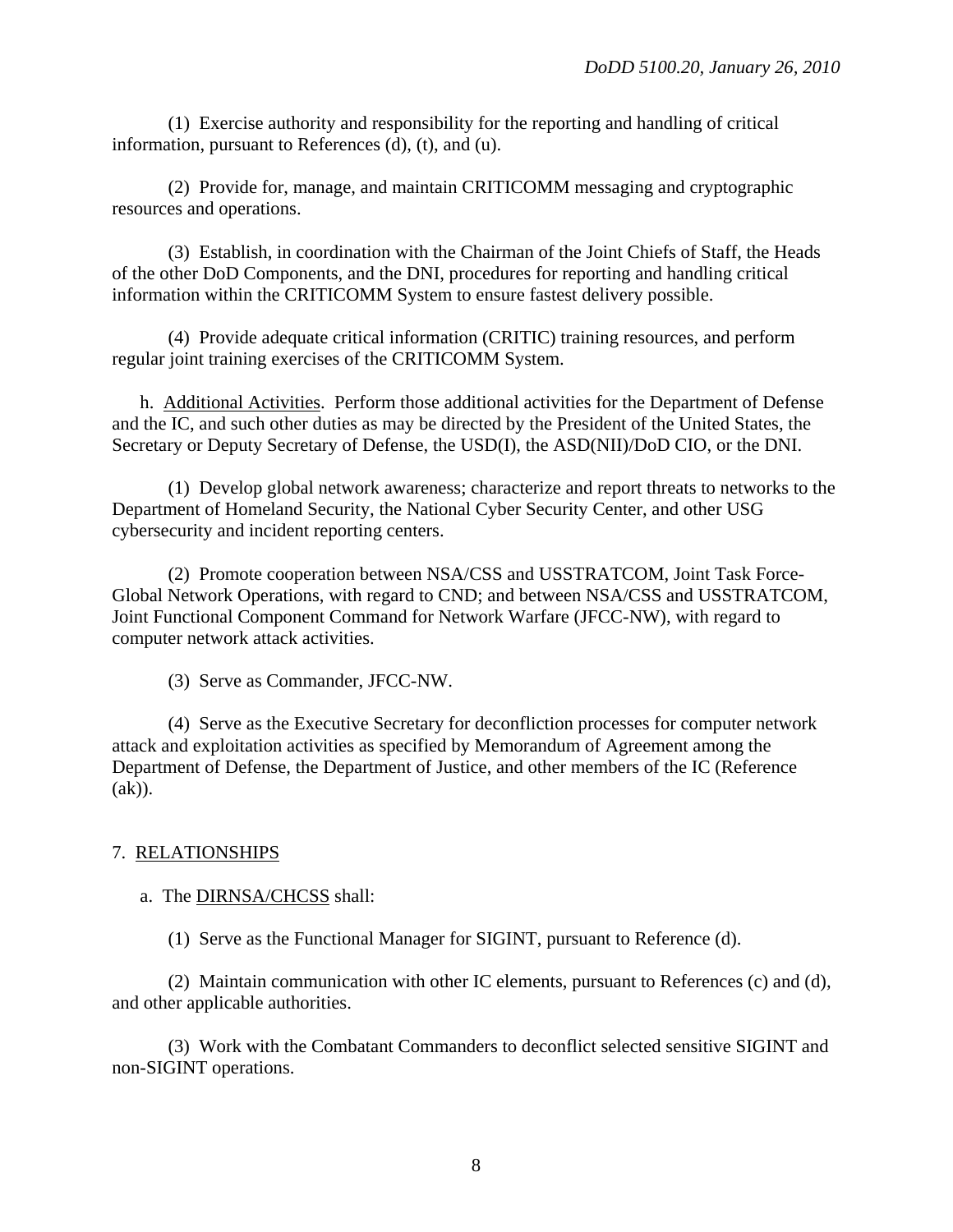(4) Provide support to the Defense Intelligence Operations Coordination Center (DIOCC) and Combatant Command-level and operational-level centers and respond to validated DoD information needs, pursuant to Defense Intelligence Operations Coordination Center Execute Order (Reference (al)).

 (a) Inform the DIOCC and the respective Joint Intelligence Operations Centers of NSA/CSS activities occurring in each Combatant Command area of responsibility, pursuant to Secretary of Defense Memorandum (Reference (am)).

 (b) Keep the DIOCC fully informed of the state of readiness of NSA/CSS to meet national and military SIGINT requirements, to include related Global Force Management issues.

 (5) Participate, as appropriate, in the Secretary of Defense Biennial Review of Defense Agencies and DoD Field Activities in coordination with the Director of Administration and Management (DA&M).

 (6) Notify the USD(I) and the General Counsel of the Department of Defense (GC, DoD), within 90 days of the issuance date when the DIRNSA/CHCSS believes a DoD issuance would damage, limit, or seriously inhibit NSA/CSS from performing its missions.

(7) Support the Combatant Commanders and the Secretaries of the Military Departments, as appropriate.

 (8) Coordinate with other USG departments and agencies to maintain the capability to rapidly receive and disseminate CRITIC messages.

 (9) Use existing systems, facilities, and services of the Department of Defense and other USG departments and agencies, when possible, to avoid duplication and to achieve maximum efficiency and economy, as well as preserve the capability of assigned facilities and other assets to accomplish the NSA/CSS mission.

 (10) Conduct all NSA/CSS activities and report issues or activities that raise questions of legality or propriety to the USD(I), the Inspector General of the Department of Defense, the Assistant to the Secretary of Defense for Intelligence Oversight, and, as appropriate, the GC, DoD, pursuant to DoDD 5240.01 (Reference (an)), DoD Regulation 5240.1-R (Reference (ao)) and appropriate controls and standards of conduct.

 b. The Chairman of the Joint Chiefs of Staff shall review and assess NSA/CSS responsiveness and readiness to support operating forces in the event of war or threats to national security, pursuant to References (a) and (m).

 c. The Directors of DIA, the National Geospatial-Intelligence Agency, and the National Reconnaissance Office, under the authority, direction, and control of the USD(I), shall provide expertise, capabilities, and all available data and information necessary for the DIRNSA/CHCSS to perform the responsibilities and functions prescribed herein, within existing resources.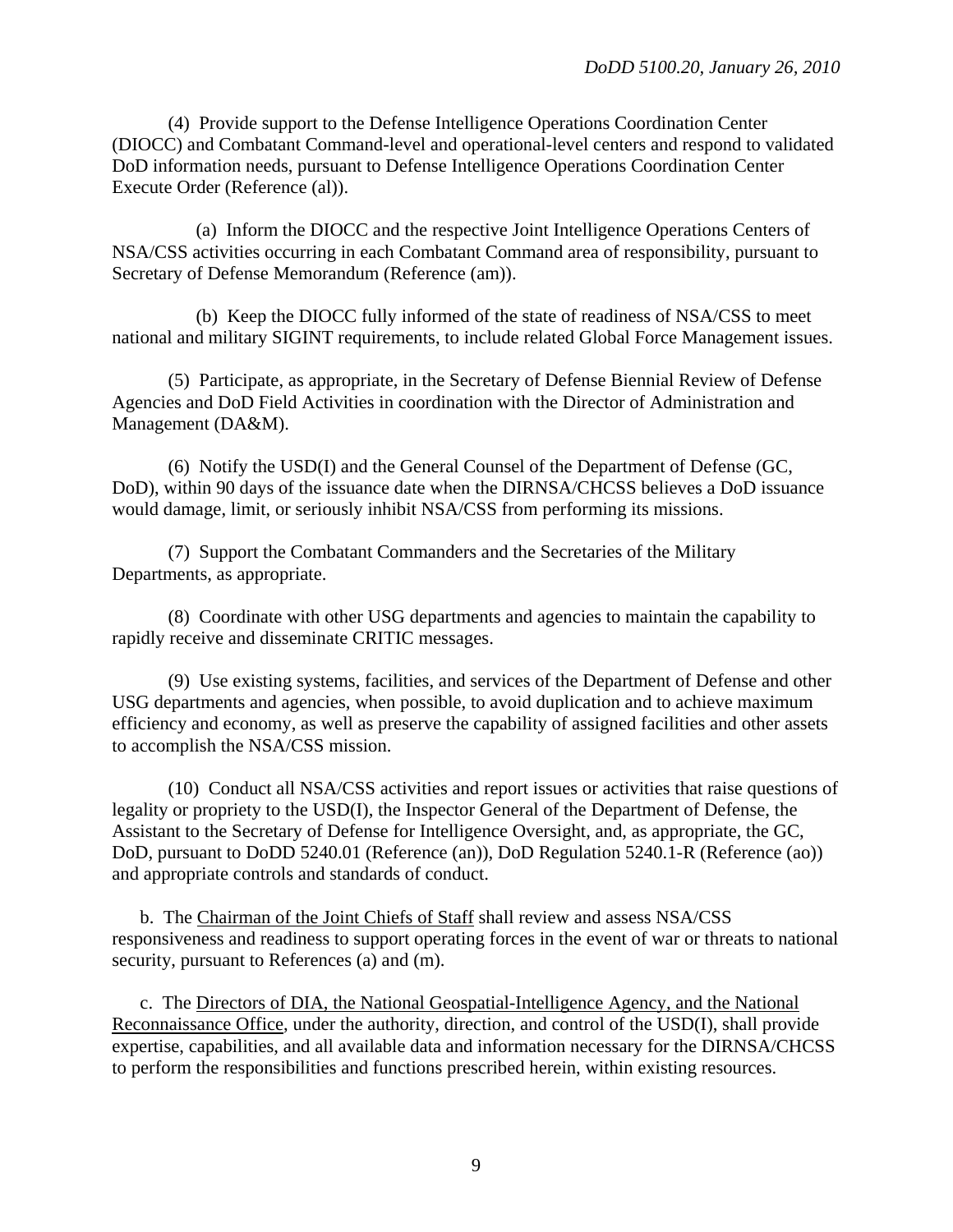d. The ASD(NII)/DoD CIO shall, in consultation and coordination with the USD(I), provide policy guidance to the DIRNSA/CHCSS regarding network operations and IA matters, pursuant to Reference (g).

#### e. The Heads of the DoD Components shall:

 (1) Provide assistance, support, data, and information, in their respective fields of responsibility and within available resources, to the DIRNSA/CHCSS to carry out functions as prescribed herein.

(2) Comply with taskings from the DIRNSA/CHCSS, pursuant to this Directive.

 (3) Coordinate with the DIRNSA/CHCSS on all matters concerning the mission, responsibilities, functions, and operations of the NSA/CSS.

 f. The Director, Defense Information Systems Agency, under the authority, direction, and control of the ASD(NII)/DoD CIO, shall coordinate with the DIRNSA/CHCSS and the Secretaries of the Military Departments to develop strategic, tactical, and interoperable secure communications architectures, pursuant to Reference (z).

 g. The Secretaries of the Military Departments and the Commandant of the U.S. Coast Guard shall:

 (1) Enter into agreements with NSA/CSS to provide facilities, systems, and services in support of NSA/CSS activities in the interest of maximum efficiency and economy within the Department of Defense and the U.S. Coast Guard, when practicable.

 (2) Assign military personnel, including U.S. Coast Guard, to NSA/CSS, pursuant to approved Joint Manpower Program authorizations as prescribed by OSD, the Chairman of the Joint Chiefs of Staff, and the Commandant of the U.S. Coast Guard.

 (3) Designate an organization within each respective Military Service, including the U.S. Coast Guard, as an SCC. The designated organization shall serve as the primary Service authority for all operations, programming, budgeting, training, personnel, policy, doctrine, and foreign relationships for cryptologic activities. The SCC will also have administrative and logistical responsibility for the Military Service or U.S. Coast Guard cryptologic workforce assigned to missions funded by NSA/CSS.

 (4) Assign, after consulting with the DIRNSA/CHCSS, the Commander/Chief of their SCC who is normally of at least one-star rank (or equal civilian grade). The Commander/Chief of the SCC shall be subordinate to the CHCSS for all cryptologic matters.

 (5) Provide personnel who have been trained to Cryptologic Training System standards, pursuant to Reference (ai) and fully cleared in accordance with DIRNSA/CHCSS standards, for assignment across the NSA/CSS enterprise to include standing task forces.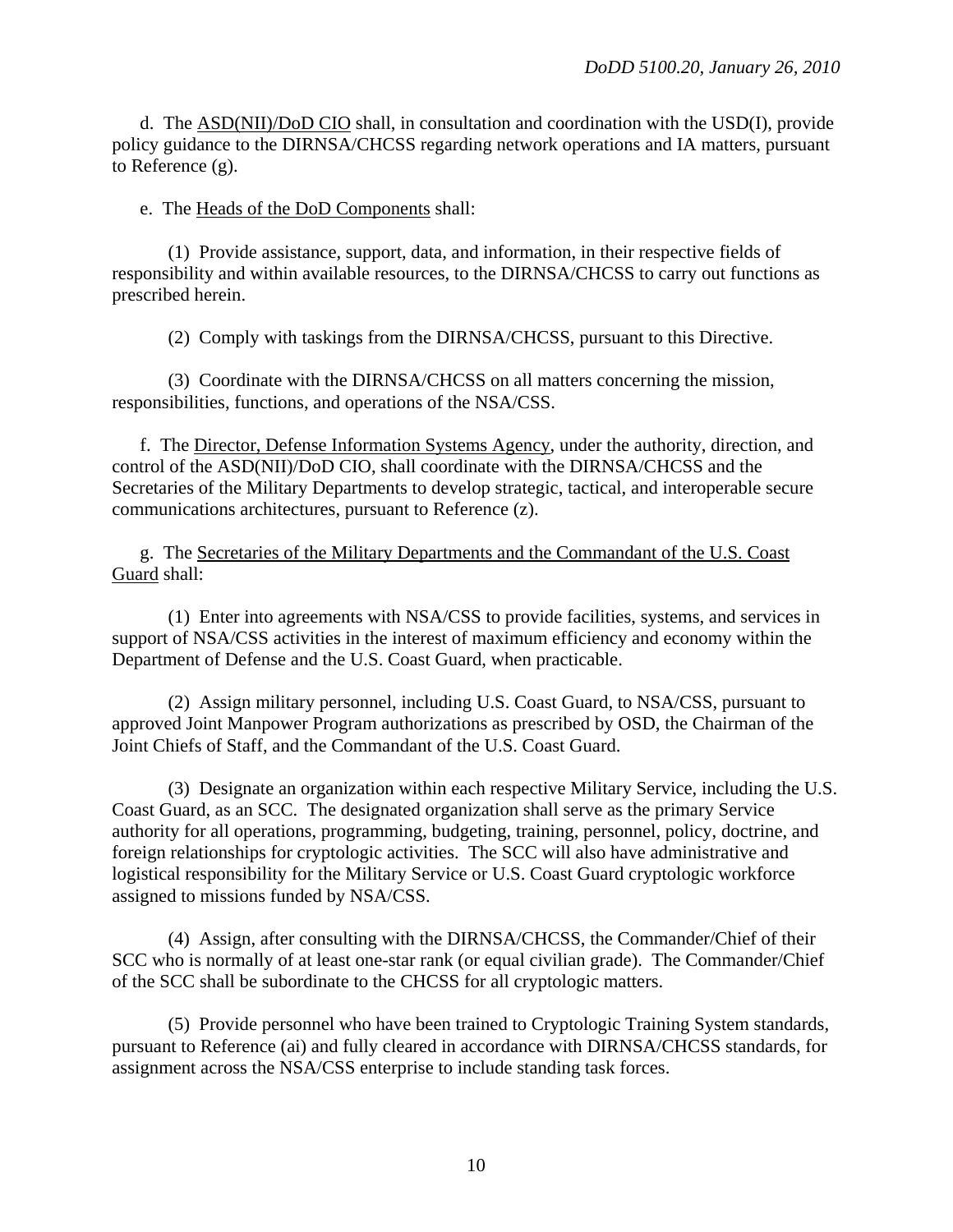(6) Provide their NSS plans, programs, and budgets to the DIRNSA/CHCSS for review in his or her capacity as the National Manager for NSS, pursuant to Reference (e).

#### 8. AUTHORITIES. The DIRNSA/CHCSS is hereby delegated authority to:

 a. Communicate directly with the Heads of the DoD Components, as necessary, to carry out assigned responsibilities and functions, including requests for advice and assistance. Communications to the Military Departments shall be transmitted through the Secretaries of the Military Departments, the Commandant of the Coast Guard, their designees, or as otherwise provided in law or as directed by the Secretary of Defense in other DoD issuances. Communications to the Commanders of the Combatant Commands normally shall be transmitted through the Chairman of the Joint Chiefs of Staff.

 b. Communicate with other Government officials, representatives of the Legislative Branch, members of the public, and representatives of foreign governments or other entities, as appropriate, in carrying out assigned responsibilities and functions. Communications with representatives of the Legislative Branch will be coordinated with the Assistant Secretary of Defense for Legislative Affairs or the Under Secretary of Defense (Comptroller)/Chief Financial Officer of the Department of Defense, as applicable, and be consistent with the DoD Legislative Program. Those issues which fall under the purview of the DNI will be coordinated with the DNI.

 c. Obtain reports, information, advice, and assistance, pursuant to DoDD 4630.05 (Reference (ap)) and DoDI 8910.01 (Reference (aq)), as necessary, to carry out assigned responsibilities and functions.

 d. Provide for, manage, operate, and maintain the CRITICOMM System, including reporting and handling critical information through that system.

 e. Establish and maintain relationships with foreign governments and other entities, consistent with References (a), (c), (d), (e), and (af).

 f. Publish guidance to the DoD Components in carrying out assigned responsibilities prescribed herein in accordance with the authorities contained in Enclosure 2.

 g. Authorize another USG department or agency to engage in SIGINT activities in coordination with the DNI. This authority may not be further delegated and actions taken, pursuant to this authority, shall be summarized periodically and reported to the Secretary of Defense.

 h. Disseminate SIGINT within the IC, pursuant to paragraph 2.3 of Reference (d) and procedures established by the DNI in coordination with the Secretary of Defense and approved by the Attorney General.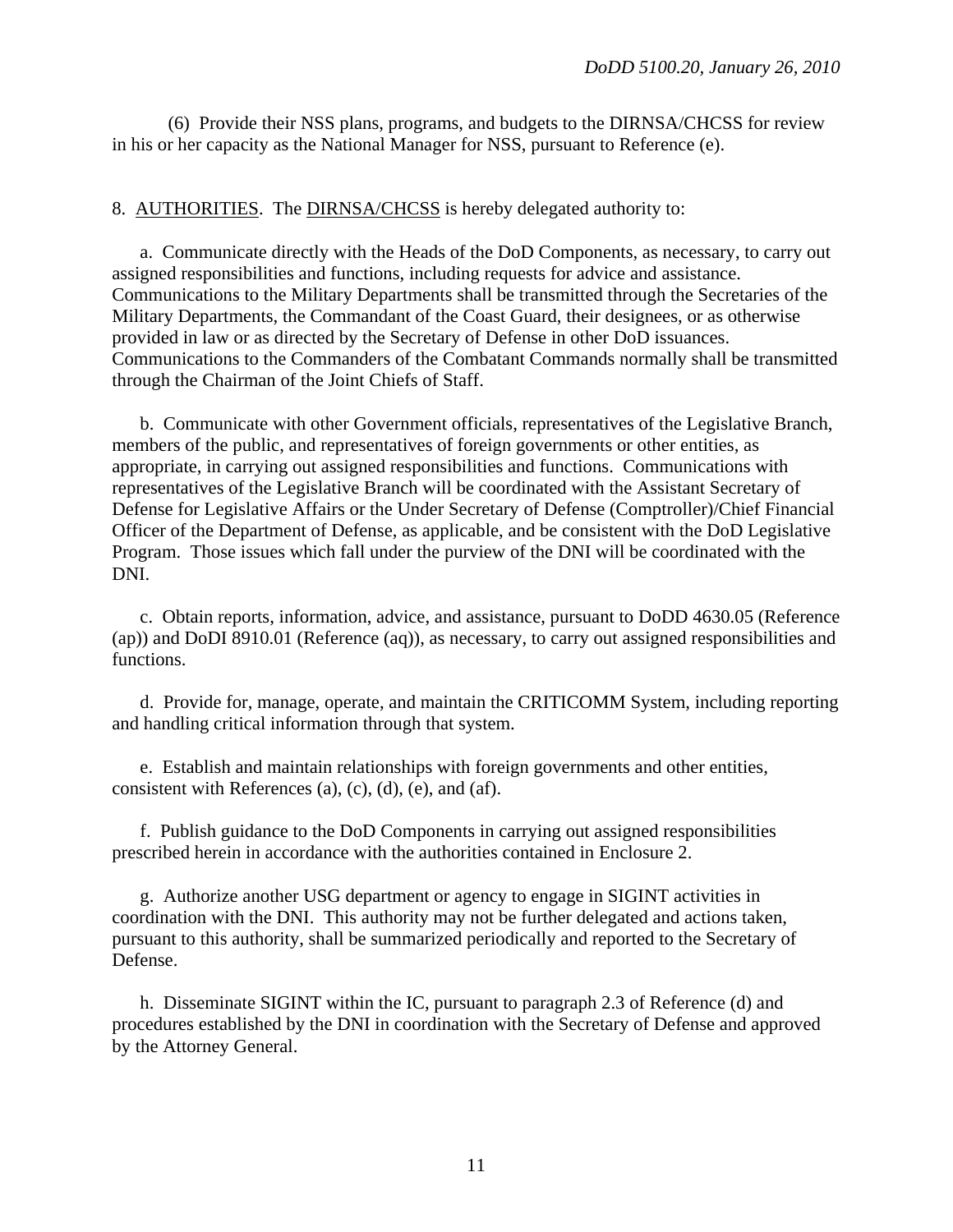(1) Dissemination to IC elements of SIGINT that may contain identifying information of U.S. persons shall be done, pursuant to procedures established by the DNI and approved by the Attorney General, or pursuant to orders of the Foreign Intelligence Surveillance Court in response to applications from the IC and approved by the Attorney General.

 (2) Dissemination of SIGINT may be made to the intelligence elements of the Military Services, intelligence elements within DoD Components conducting computer network operations, and other IC elements, as required.

i. Exercise the administrative authorities contained in Enclosure 2.

#### 9. ADMINISTRATION

 a. The DIRNSA/CHCSS shall be recommended for appointment by the Secretary of Defense only after obtaining the concurrence of the DNI, as provided for in References (a), (c), and (d). The DIRNSA/CHCSS shall be a commissioned officer in the Military Services, on active or reactivated status, and shall enjoy not less than three-star rank during the period of incumbency, pursuant to Reference (o).

 b. NSA shall also have a Deputy Director who shall be a career civilian with cryptologic experience, pursuant to Reference (o). The Deputy Director shall be designated by the Secretary of Defense, in consultation with the USD(I) and the DNI, and approved by the President of the United States.

 c. The Deputy Chief of the CSS shall be a commissioned officer in the Military Services not less than a two-star rank, who will not normally be selected from the same Military Service as the DIRNSA/CHCSS, and will be approved by the Secretary of Defense.

 d. The DIRNSA/CHCSS shall be authorized such personnel, facilities, funds, and other resources as the Secretary of Defense or the DNI, as applicable, deems appropriate including facilities, services, and other support from the Military Departments. The DIRNSA/CHCSS may obtain personnel, administrative, and contracting support from the Heads of the other DoD Components, the Director of the Central Intelligence Agency, the Secretary of Homeland Security, and/or the DNI, to the extent permitted by law.

 e. The DIRNSA/CHCSS is authorized to conduct such administrative and technical support activities within and outside the United States as are necessary to perform the functions described in sections 1.4 and 1.7(c) of Reference (d), References (e) and (af) and, as otherwise provided by law and E.O., as well as guidance from the President, the Secretary of Defense, or the DNI.

10. RELEASABILITY. UNLIMITED. This Directive is approved for public release and may be obtained on the Internet at the DoD Issuances Web Site: <http://www.dtic.mil/whs/directives>.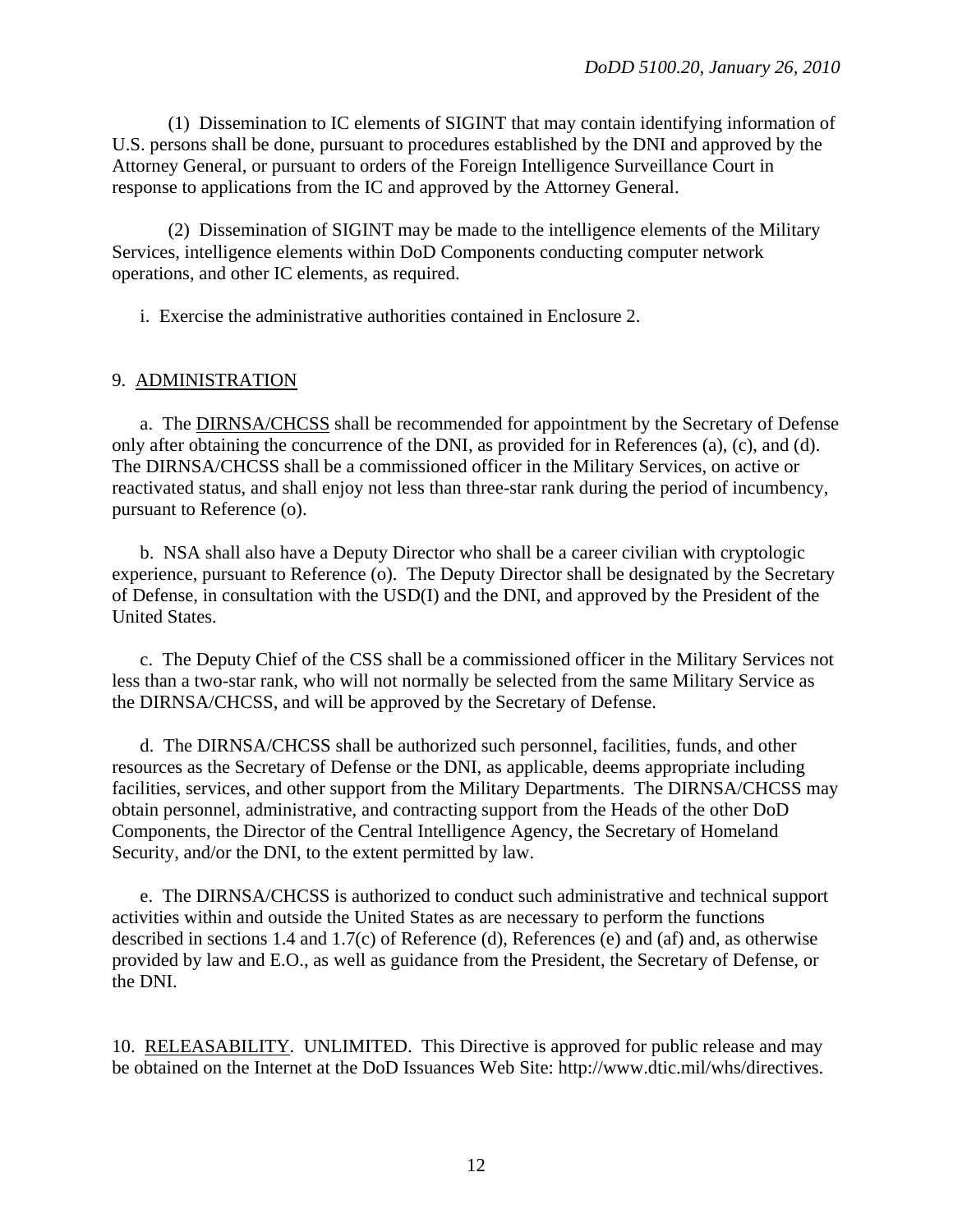11. EFFECTIVE DATE. This Directive is effective immediately.

 $\overrightarrow{at}_{\overline{y}}$ Robert M. Gates

Enclosures

 1. References 2. Delegations of Authority **Glossary**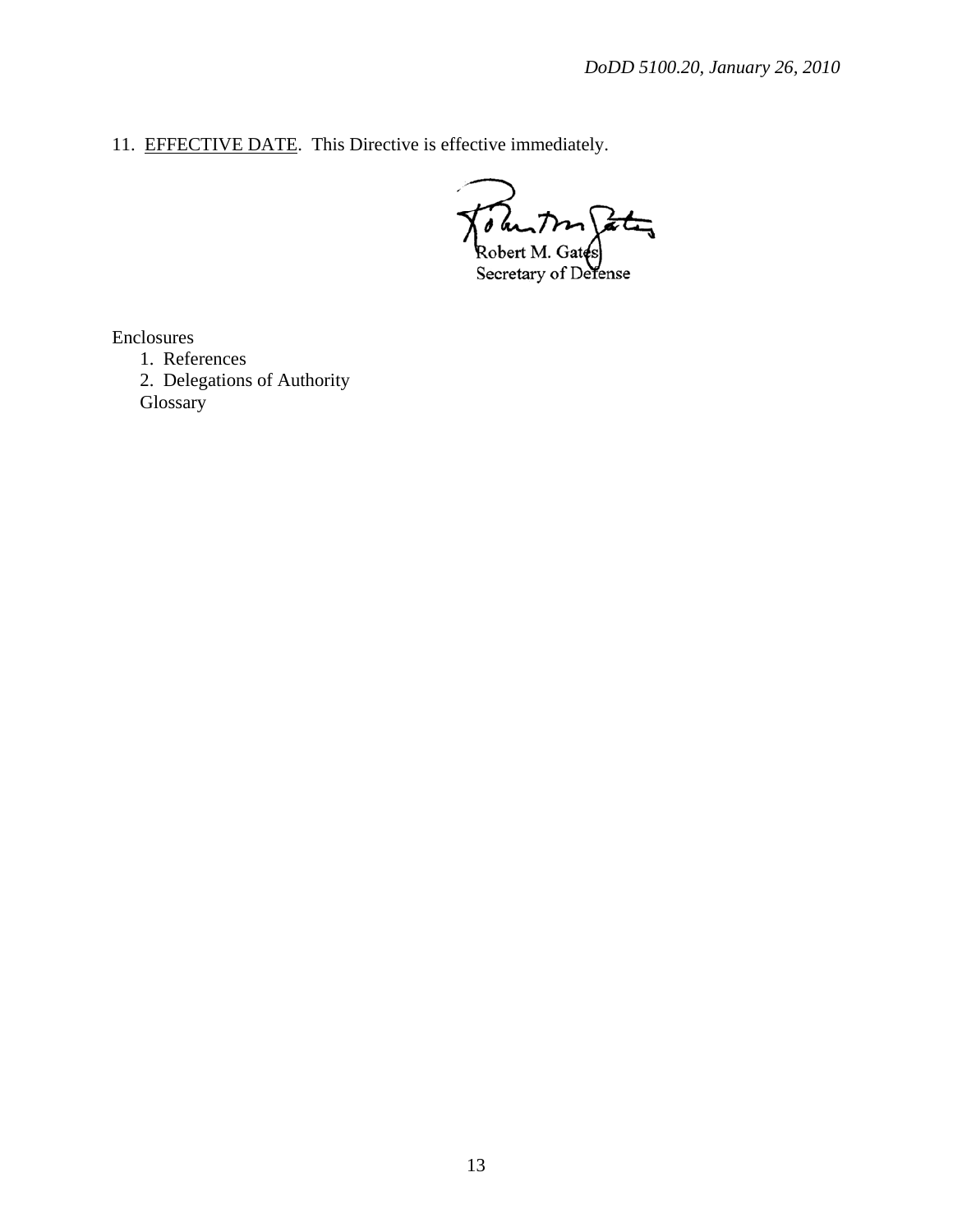# ENCLOSURE 1

# REFERENCES

- (a) Title 10, United States Code
- (b) Title 44, United States Code
- (c) Title 50, United States Code
- (d) Executive Order 12333, "United States Intelligence Activities," December 4, 1981, as amended
- (e) National Security Directive 42, "National Policy for the Security of National Security Telecommunications and Information," July 5,  $1990<sup>1</sup>$  $1990<sup>1</sup>$
- (f) DoD Directive 5143.01, "Under Secretary of Defense for Intelligence (USD(I))," November 23, 2005
- (g) DoD Directive 5144.1, "Assistant Secretary of Defense for Networks and Information Integration/DoD Chief Information Officer (ASD(NII)/DoD CIO)," May 2, 2005
- (h) DoD Directive 5100.20, "The National Security Agency and the Central Security Service," December 23, 1971 (hereby canceled)
- (i) DoD Directive 5100.23, "Administrative Arrangements for the National Security Agency," May 17, 1967 (hereby canceled)
- (j) Presidential Memorandum to the Secretary of State and the Secretary of Defense, "Communications Intelligence Activities," October [2](#page-13-1)4,  $1952^2$
- (k) Secretary of Defense Memorandum for the Chairman of the Joint Chiefs of Staff and DIRNSA, "Policy and Procedures Related to NSA's Role as a Combat Support Agency," June 21,  $1988^3$  $1988^3$
- (l) Secretary of Defense Memorandum for the Chairman of the Joint Chiefs of Staff and DIRNSA, "Combat Support Functions of the National Security Agency/Central Security Service," November 10, 1988<sup>3</sup>
- (m) DoD Directive 3000.06, "Combat Support Agencies," July 10, 2007
- (n) Acting Chairman of the Joint Chiefs of Staff Memorandum for the Secretary of Defense, "Combat Support Functions of the National Security Agency/Central Security Service," October 18,  $1988<sup>4</sup>$  $1988<sup>4</sup>$  $1988<sup>4</sup>$
- (o) National Security Council Intelligence Directive No. 6, "Signals Intelligence," February 17, 1972
- (p) Memorandum of Agreement between the Secretary of Defense and the Director of National Intelligence on the Director of Defense Intelligence, May 21,  $2007^2$
- (q) DoD Directive 5205.12, "Military Intelligence Program (MIP)," November 14, 2008
- (r) DoD Directive O-[5](#page-13-4)240.02, "Counterintelligence," December 20,  $2007^5$
- (s) DoD Directive 3020.26, "Department of Defense Continuity Programs," January 9, 2009
- (t) Director of Central Intelligence Directive 7/4: "Critical Information (CRITIC)," January 2,  $2001<sup>6</sup>$  $2001<sup>6</sup>$  $2001<sup>6</sup>$

 $\overline{a}$ 

<span id="page-13-0"></span><sup>1</sup> Available on SIPRNET at http://www.iad.nsa.smil.mil/resources/library/natl\_pols\_dirs\_orders\_section/index.cfm. 2

<span id="page-13-1"></span><sup>&</sup>lt;sup>2</sup> Copies may be requested from the Office of the USD(I) at USDI.Pubs@osd.mil.

<span id="page-13-2"></span><sup>&</sup>lt;sup>3</sup> Available to authorized users at https://usdi.dtic.mil/usdi\_docs/keyref/usdi\_keyref.cfm.

<span id="page-13-3"></span><sup>&</sup>lt;sup>4</sup> For official use only; copies available from the Office of the USD(I) at USDI.pubs@osd.mil.

<span id="page-13-4"></span> $<sup>5</sup>$  For official use only; copies available at the DoD Issuance SIPRNET site: http://www.dtic.smil.mil/whs/directives.</sup>

<span id="page-13-5"></span>Copies are available on SIPRNET at http://capco.dssc.sgov.gov/dcids\_home.htm.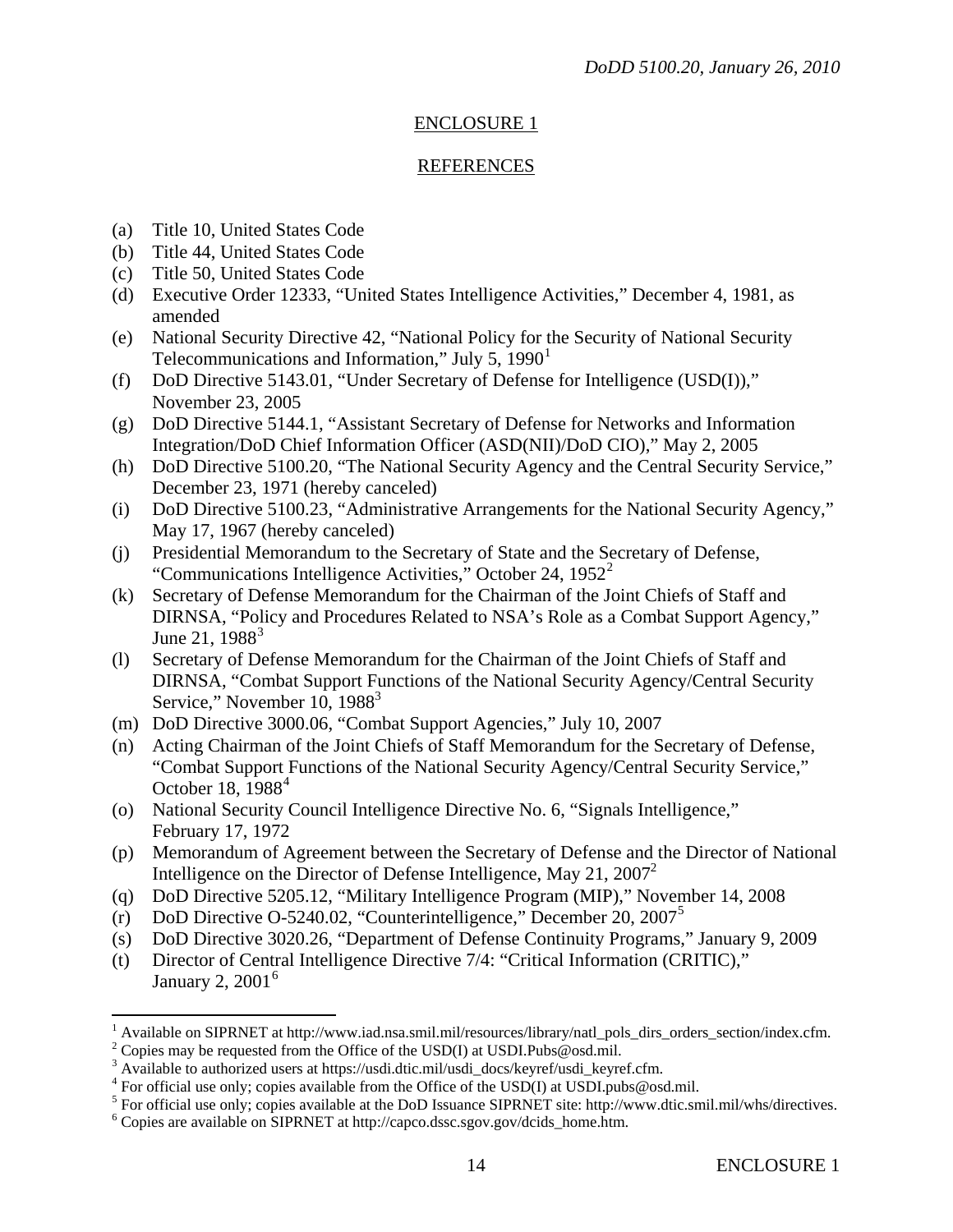- (u) DoD Directive C-5l00.19E, "Critical Information Communications (CRITICOMM) System (U)," June 10, 2008
- (v) Executive Order 12958, "Classified National Security Information," April 17, 1995, as amended
- (w) DoD Directive 5000.59, "DoD Modeling and Simulation (M&S) Management," August 8, 2007
- (x) DoD Instruction S-5100.43, "Defense Special Missile and Aerospace Center (DEFSMAC)," September 24, 2008
- (y) DoD Directive 8500.01E, "Information Assurance (IA)," October 24, 2002
- (z) DoD Instruction 8523.01, "Communications Security (COMSEC)," April 22, 2008
- (aa) DoD Directive O-8530.1, "Computer Network Defense (CND)," January 8, 2001[7](#page-14-0)
- (ab) DoD Instruction 8560.01, "Communications Security (COMSEC) Monitoring and Information Assurance (IA) Readiness Testing," October 9, 2007
- (ac) National Security Decision Directive No. 298, "National Operations Security Program," January 22, 1988
- (ad) DoD Directive 5205.02, "DoD Operations Security (OPSEC) Program," March 6, 2006
- (ae) DoD Instruction 8115.02, "Information Technology Portfolio Management Implementation," October 30, 2006
- (af) Director of Central Intelligence Directive 5/5P, "Conduct of Liaison with Foreign Governments and the Release of U.S. SIGINT to Foreign Governments," May 17, 1983<sup>6</sup>
- (ag) DoD Directive 5230.11, "Disclosure of Classified Military Information to Foreign Governments and International Organizations," June 16, 1992
- (ah) DoD Directive 5530.3, "International Agreements," June 11, 1987
- (ai) DoD Instruction 3305.09, "DoD Cryptologic Training," December 22, 2006
- (aj) Public Law 86-36, "National Security Agency Act of 1959," as amended
- (ak) Memorandum of Agreement among the Department of Defense, the Department of Justice, and the Intelligence Community Regarding Computer Network Attack and Exploitation Activities, May 9,  $2007^2$
- (al) Defense Intelligence Operations Coordination Center Execute Order, December 4, 2007<sup>[8](#page-14-1)</sup>
- (am) Secretary of Defense Memorandum, "Defense Intelligence Operations Coordination Center Establishment Directive," October 1, 2007
- (an) DoD Directive 5240.01, "DoD Intelligence Activities," August 27, 2007
- (ao) DoD Regulation 5240.1-R, "Procedures Governing the Activities of DoD Intelligence Components that Affect United States Persons," December 7, 1982
- (ap) DoD Directive 4630.05, "Interoperability and Supportability of Information Technology (IT) and National Security Systems (NSS)," May 5, 2004
- (aq) DoD Instruction 8910.01, "Information Collection and Reporting," March 6, 2007

<u>.</u>

<span id="page-14-0"></span><sup>7</sup> For official use only; a copy can be requested by authorized users from the Office of the Assistant Secretary of Defense for Networks and Information Integration/DoD Chief Information Officer at 703-614-7323.

<span id="page-14-1"></span>For official use only; a copy can be requested from the J-2/Joint Staff at 703-614-7816.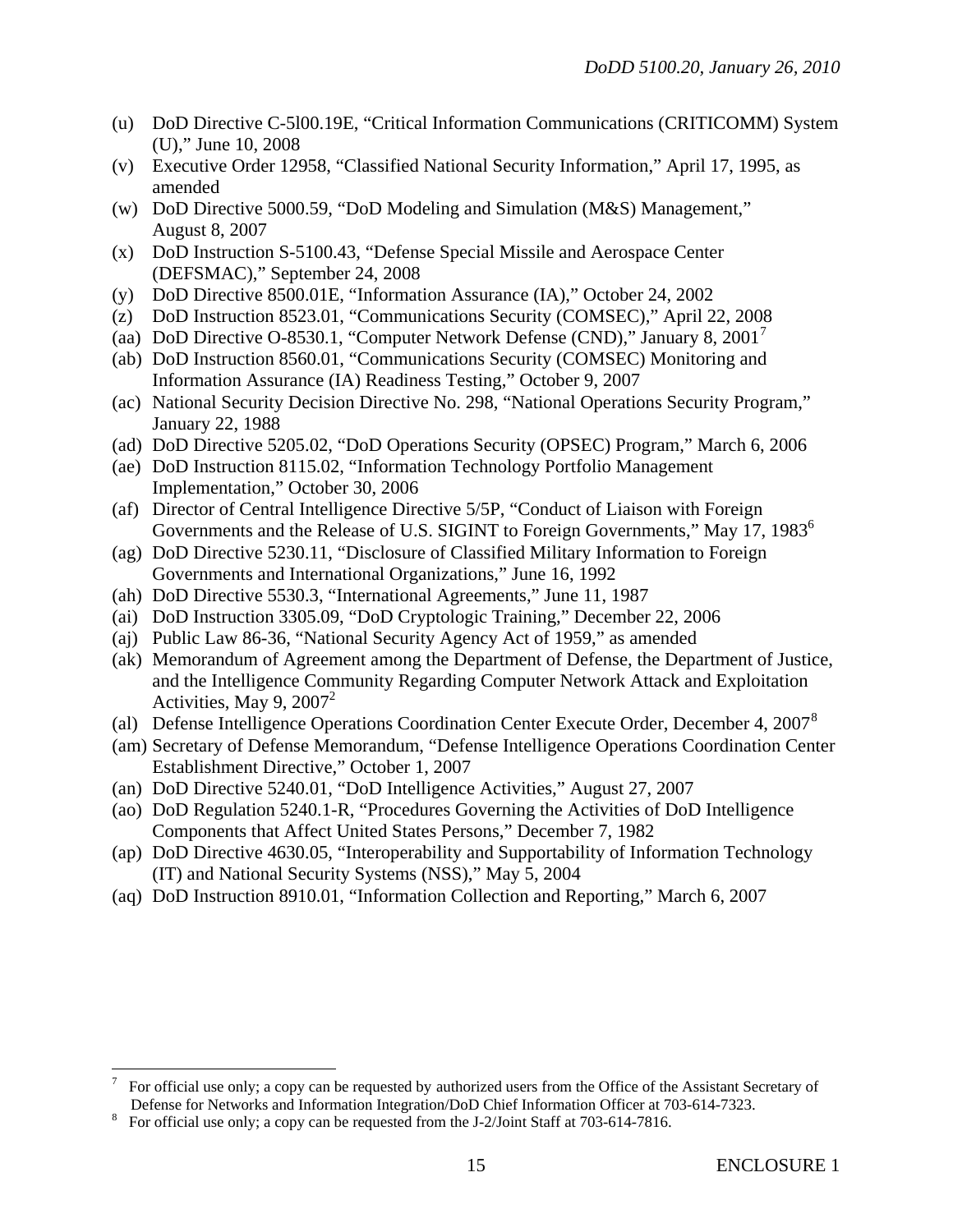#### ENCLOSURE 2

## DELEGATIONS OF AUTHORITY

Pursuant to the authority vested in the Secretary of Defense, and subject to his or her authority, direction, and control, and in accordance with DoD policies and issuances, the DIRNSA/CHCSS or in the absence of the DIRNSA/CHCSS, the person acting for the DIRNSA/CHCSS, is hereby delegated authority, as required, in the administration of NSA/CSS missions and operations as follows:

#### a. Human Resources

 (1) Exercise the authority vested in the Secretary of Defense according to sections 301, 302(b), 3101, and 5107 of title 5, U.S.C., and Chapter 83 of title 10, U.S.C., as amended, on the employment, direction, and general administration of NSA/CSS civilian personnel.

 (2) Fix rates of pay for wage-rate employees exempted from the Classification Act of 1949 according to section 5102 of title 5, U.S.C., on the basis of rates established under the Federal Wage System. In fixing such rates, the DIRNSA/CHCSS shall follow the wage schedule established by the DoD Wage Fixing Authority.

 (3) Pursuant to the authority vested in the Secretary of Defense under section 1609 of title 10, U.S.C., terminate the employment of NSA/CSS employees. This authority may NOT be further delegated.

 (4) Administer oaths of office to those entering the Executive Branch of the Federal Government or any other oath required by law in connection with employment therein, pursuant to section 2903 of title 5, U.S.C., and designate in writing, as may be necessary, officers and employees of NSA/CSS to perform this function.

 (5) Carry out delegations regarding the Defense Civilian Intelligence Personnel System (DCIPS) as prescribed in DoDD 1400.35.

 (6) Prescribe, as conditions of employment, that NSA employees must serve any place in the world as the needs of the Agency dictate and must forego personal unofficial travel when the DIRNSA determines that travel in the proposed area would constitute a hazard to national security.

 (7) Establish an NSA/CSS Incentive Awards Board and pay cash awards to, and incur necessary expenses for, the honorary recognition of USG civilian employees whose suggestions, inventions, superior accomplishments, or other personal efforts, including special acts or services, benefit NSA/CSS, pursuant to section 4503 of title 5, U.S.C., Office of Personnel Management (OPM) regulations, and DoDI 1400.25.

(8) Establish a joint military recognition program, pursuant to DoD 1348.33-M.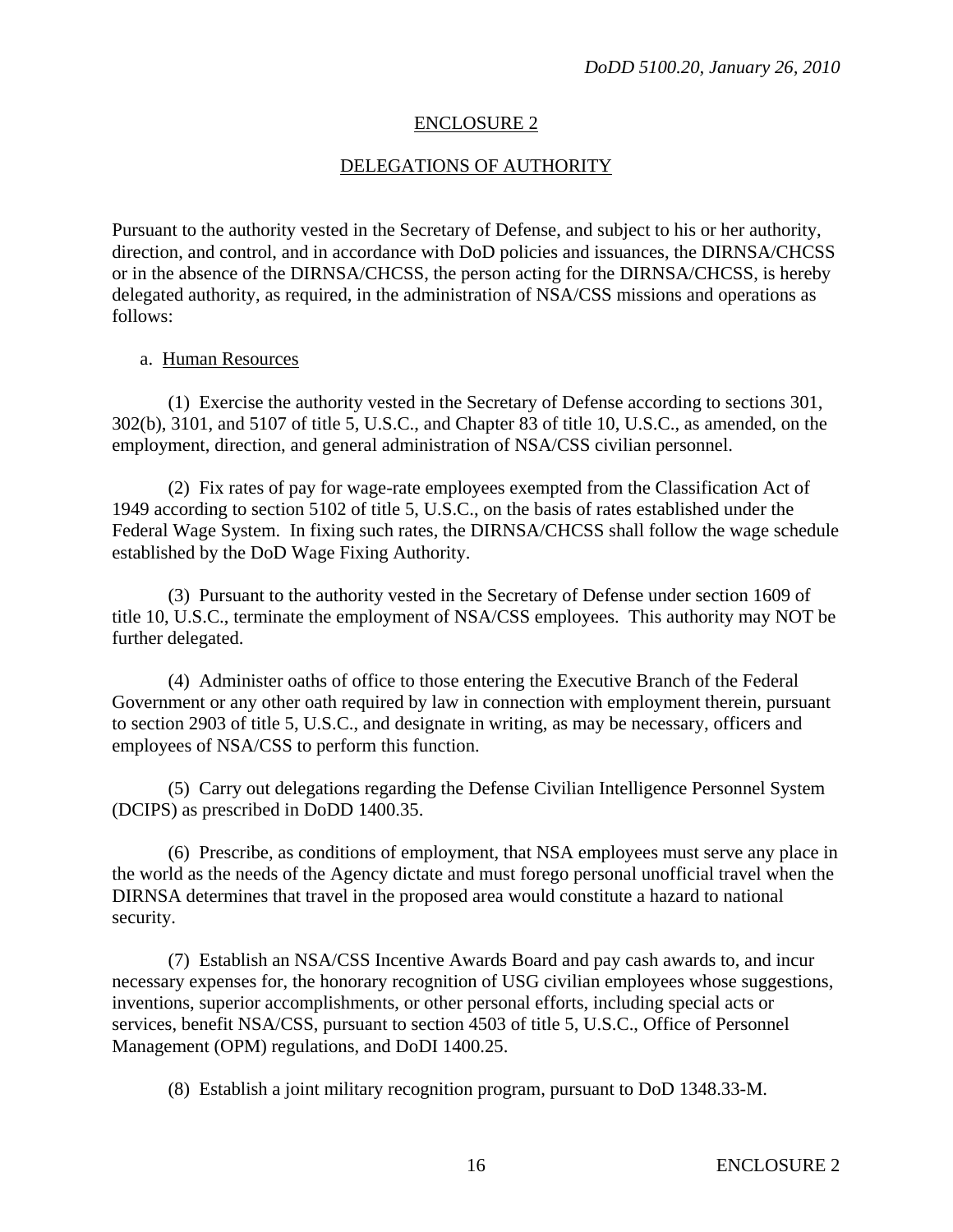(9) Act as agent for the collection and payment of employment taxes imposed by appropriate statutes.

 (10) As necessary, use advisory committees and employ temporary or intermittent experts or consultants, as approved by the Secretary of Defense or the DA&M, in support of NSA/CSS functions, consistent with section 173 of title 10, U.S.C.; section 3109(b) of title 5, U.S.C.; Federal Advisory Committee Act, title 5, U.S.C. Appendix 2; and DoDI 5105.04 and DoDD 5105.18.

(11) Authorize and approve:

 (a) Temporary duty travel for military personnel assigned or detailed to NSA/CSS, pursuant to Joint Federal Travel Regulations, Volume 1, "Uniformed Service Members."

 (b) Travel for NSA/CSS civilian employees, pursuant to Joint Travel Regulations, Volume 2, "DoD Civilian Personnel."

 (c) Invitational travel to non-DoD personnel whose consultative, advisory, or other highly specialized technical services are required in a capacity that is directly related to or in connection with NSA/CSS activities, pursuant to section 5703 of title 5, U.S.C., and Joint Travel Regulations, Volume 2, "DoD Civilian Personnel."

 (d) Overtime work for NSA/CSS civilian employees, pursuant to chapter 55, subchapter V of title 5, U.S.C., and applicable OPM regulations.

 (e) Funds available for travel by military personnel assigned or detailed to NSA/CSS for expenses incident to attendance at meetings of technical, scientific, professional, or other similar organizations in such instances when the approval of the Secretary of Defense, or designee, is required by section 412 of title 37, U.S.C., and sections 4110 and 4111 of title 5, U.S.C.

b. Security

 (1) Pursuant to E.O.s 10450, 12333, 12958, 12968, and 13467; DoDD 5200.02; DoDIs 5200.01 and 5210.45; and DoD 5200.2-R and, as applicable, DCIDs and Intelligence Community Directives (ICD) (such as ICD 704), and DNI regulations, as appropriate (copies of DCIDs and ICDs are available to SIPRNET users at http://capco.dssc.gov/dcids\_home.htm):

 (a) Authorize persons to be provisionally employed before the completion of a full field investigation, provided such persons are not given access to sensitive cryptologic information while so employed, in accordance with section 302(a) of Public Law 88-290. In an exceptional case in which the DIRNSA/CHCSS makes a determination in writing that his or her action is necessary or advisable in the national interest, the DIRNSA/CHCSS may authorize the employment, detail, or assignment of any person to NSA/CSS and may grant any such person access to sensitive cryptologic information; these actions shall be on a temporary basis pending the completion of a full field investigation. In these cases, priority shall be given to the full field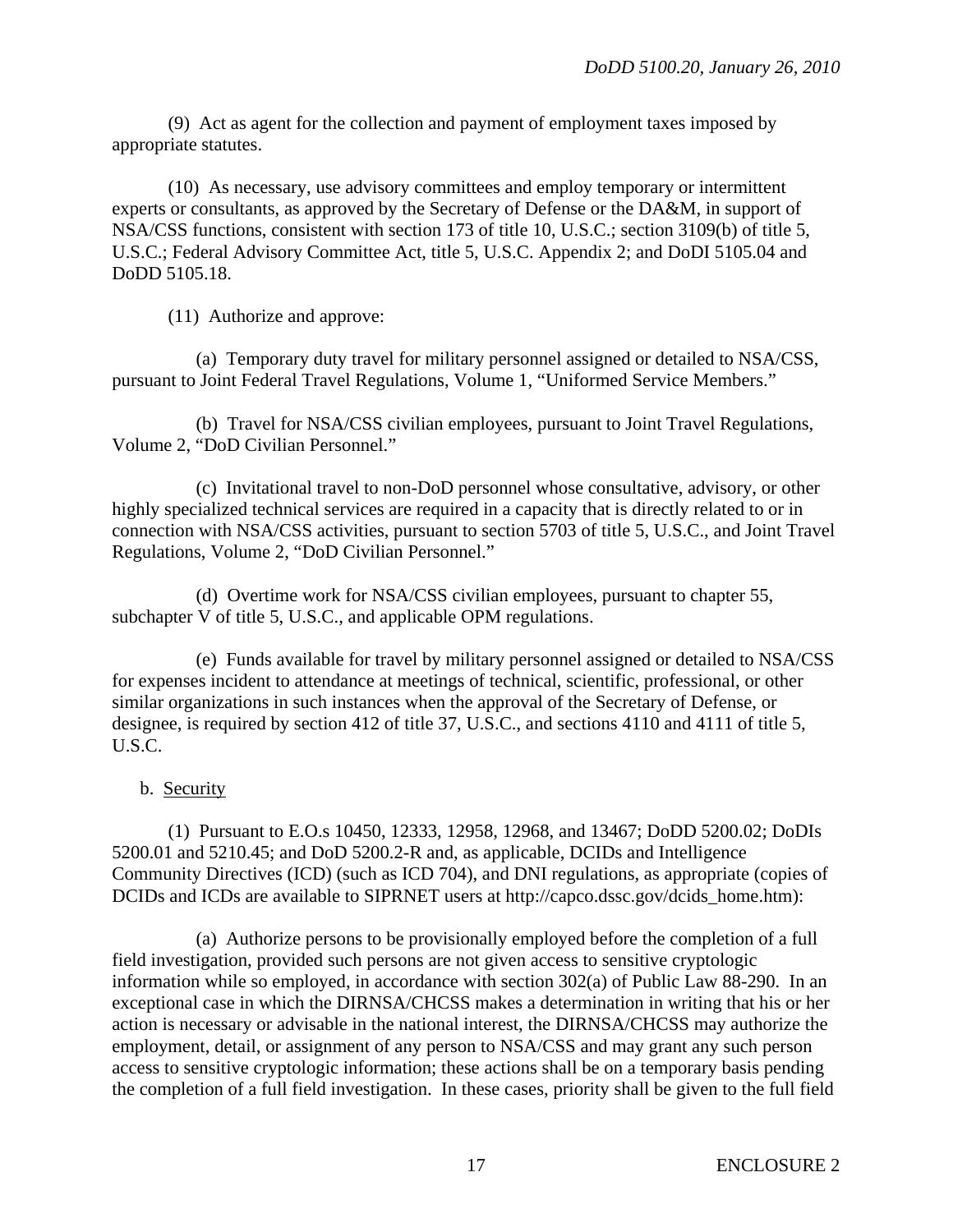investigation of these individuals, in accordance with section 302(a) of Public Law 88-290 and DoDI 5210.45.

 (b) Initiate appropriate full field investigations and, if necessary, in the interest of national security, suspend security clearances for personnel cleared by NSA, or deny all access for personnel assigned or detailed to NSA/CSS. Any actions under this paragraph shall be taken in accordance with procedures prescribed in DoDD 5200.02.

 (c) Provide for and establish boards of appraisal to assist the DIRNSA/CHCSS in discharging his or her personnel security responsibilities to appoint the members of such boards and to make the determination that a person's employment, detail, assignment, or access to classified information is or is not in the national interest, pursuant to sections 831-835 of title 50, U.S.C., and the provisions of E.O. 12968, DoDD 5210.48, DoDI 5210.45, and all applicable ICDs.

 (d) Promulgate the necessary security policies for the physical protection of property and places under the jurisdiction of the DIRNSA/CHCSS, including those in industry wherein NSA/CSS Sensitive Compartmented Information (SCI) resides, pursuant to E.O. 12333, DoDI 5200.01, and applicable DNI guidance. Promulgate regulations governing the granting or denial of industrial clearances for access to sensitive cryptologic information and regulate physical security in industry or NSA/CSS-sponsored contracts for sensitive cryptologic materials.

 (e) Grant, suspend, deny, or revoke security clearances of individuals under the cognizance of the DIRNSA/CHCSS. Individuals subject to denial or revocation are entitled to review and appeal procedures, pursuant to E.O. 12968 and ICD 704. Notice to an NSA/CSS employee of the determination to revoke access shall include notice to remove from employment, pursuant to Public Law 88-290 and DoDI 5210.45.

 (f) Determine initial and continued SCI access eligibility for all individuals under the cognizance of the DIRNSA/CHCSS, pursuant to E.O. 12333 and ICD 704. Clear NSA/CSS personnel and such other individuals as may be appropriate for access to classified DoD material and information, pursuant to DoDD 5200.02 and DoDI 5210.45.

 (2) Protect the security of NSA/CSS installations, activities, property, information, and personnel by appropriate means, including the publication of necessary security regulations.

 (3) Conduct personnel security investigations relating to civilians, contractors, members of the Armed Forces, and others with similar affiliations with NSA/CSS who are employed in, or assigned to, NSA/CSS, pursuant to E.O.s 12333 and 13467; DCID 6/1; ICD 704; and DoDI 5210.45. Conduct polygraph examinations in accordance with DoDD 5210.48, DoDI 5210.45, and all applicable ICDs.

 (4) Impose, when necessary, special requirements on the classification, declassification, marking, reproduction, distribution, accounting, and protection of and access to classified cryptographic information as the designee of the Secretary of Defense, pursuant to DoDI 5200.01.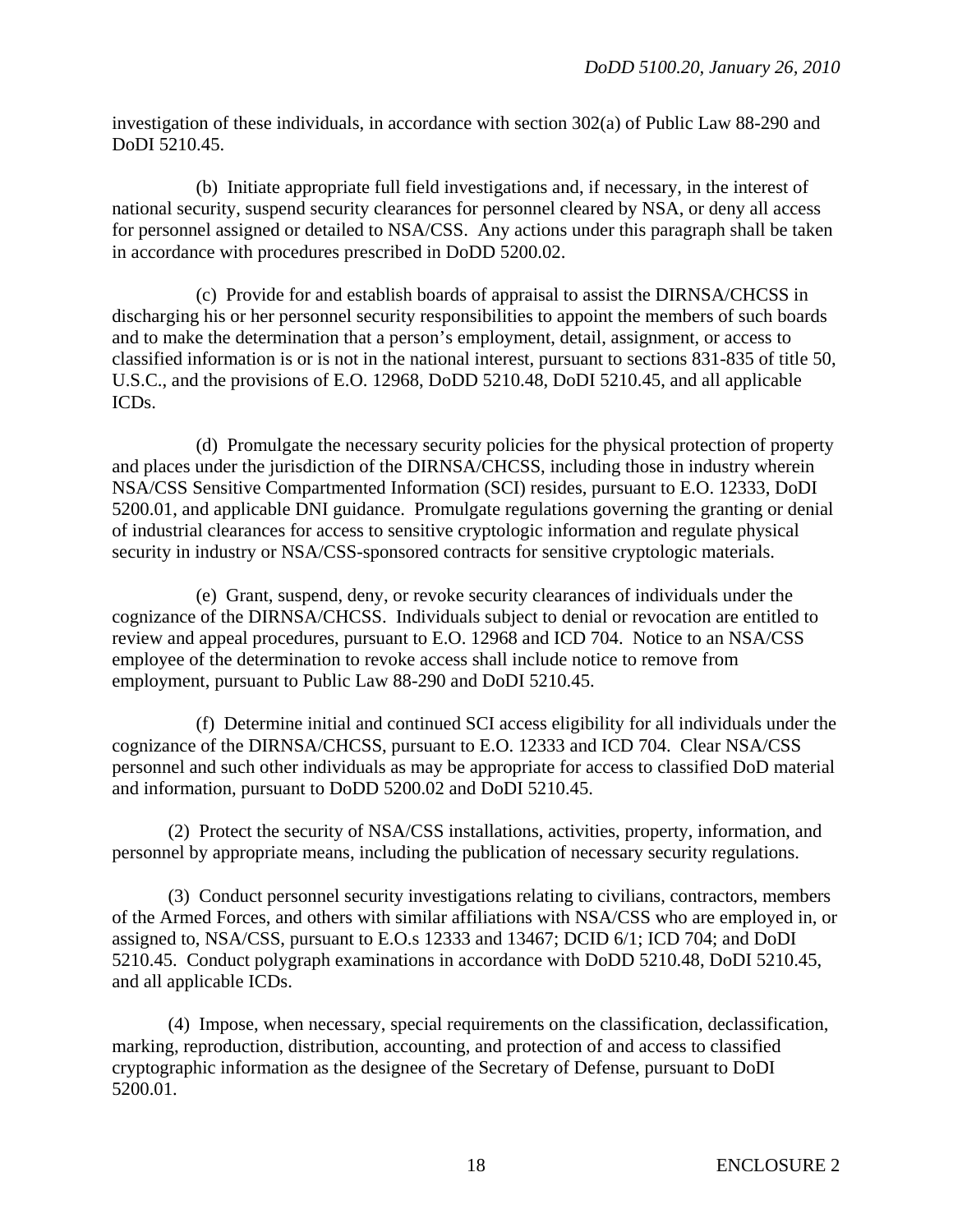(5) Establish, direct, and administer all aspects of the NSA/CSS security program for the protection of SCI, including all necessary coordination and implementation of DNI security policy, pursuant to E.O. 12333, DCID 6/1, and DoDI 5200.01.

 c. Counterintelligence (CI). Maintain an organic CI program that identifies vulnerabilities and recommends countermeasures to mitigate threats posed to NSA/CSS operations by opposition foreign intelligence services, and resolves matters of internal CI concern.

#### d. Records

 (1) Maintain an official seal and attest to the authenticity of official NSA/CSS records under that seal.

 (2) Develop, establish, and maintain an active and continuing Records Management Program, pursuant to section 3102 of title 44, U.S.C., and DoDD 5015.2.

#### e. Publications

 (1) Authorize the publication of advertisements, notices, or proposals in newspapers, magazines, or other public media, as required, for the effective administration and operation of NSA/CSS, consistent with section 3702 of title 44, U.S.C.

 (2) Establish and maintain, for the functions assigned, an appropriate publications system for common supply and service regulations, instructions, and reference documents, and changes thereto, pursuant to DoDI 5025.01.

#### f. Acquisition/Procurement, Financial Management, and Property

 (1) Enter into support and service agreements with the Military Departments, other DoD Components, and other USG departments and agencies, as required, for the effective performance of NSA/CSS responsibilities and functions.

 (2) Enter into and administer contracts, directly or through a Military Department, DoD contract administration services component, or other USG departments and agencies, as appropriate, for supplies, equipment, and services required to accomplish the NSA/CSS mission. To the extent that any law or E.O. specifically limits such authority to persons at the Secretarial level of a Military Department, such authority shall be exercised by the appropriate Under Secretary of Defense or Assistant Secretary of Defense.

 (3) Use the Government-Wide Commercial Purchase Card for making appropriate purchases of material and services, other than personal services, for NSA/CSS when it is determined to be more advantageous and consistent with the best interests of the Government.

 (4) Lease non-excess property under the control of NSA/CSS, under terms that will promote the National Defense or that will be in the public interest, under section 2667a of title 10, U.S.C.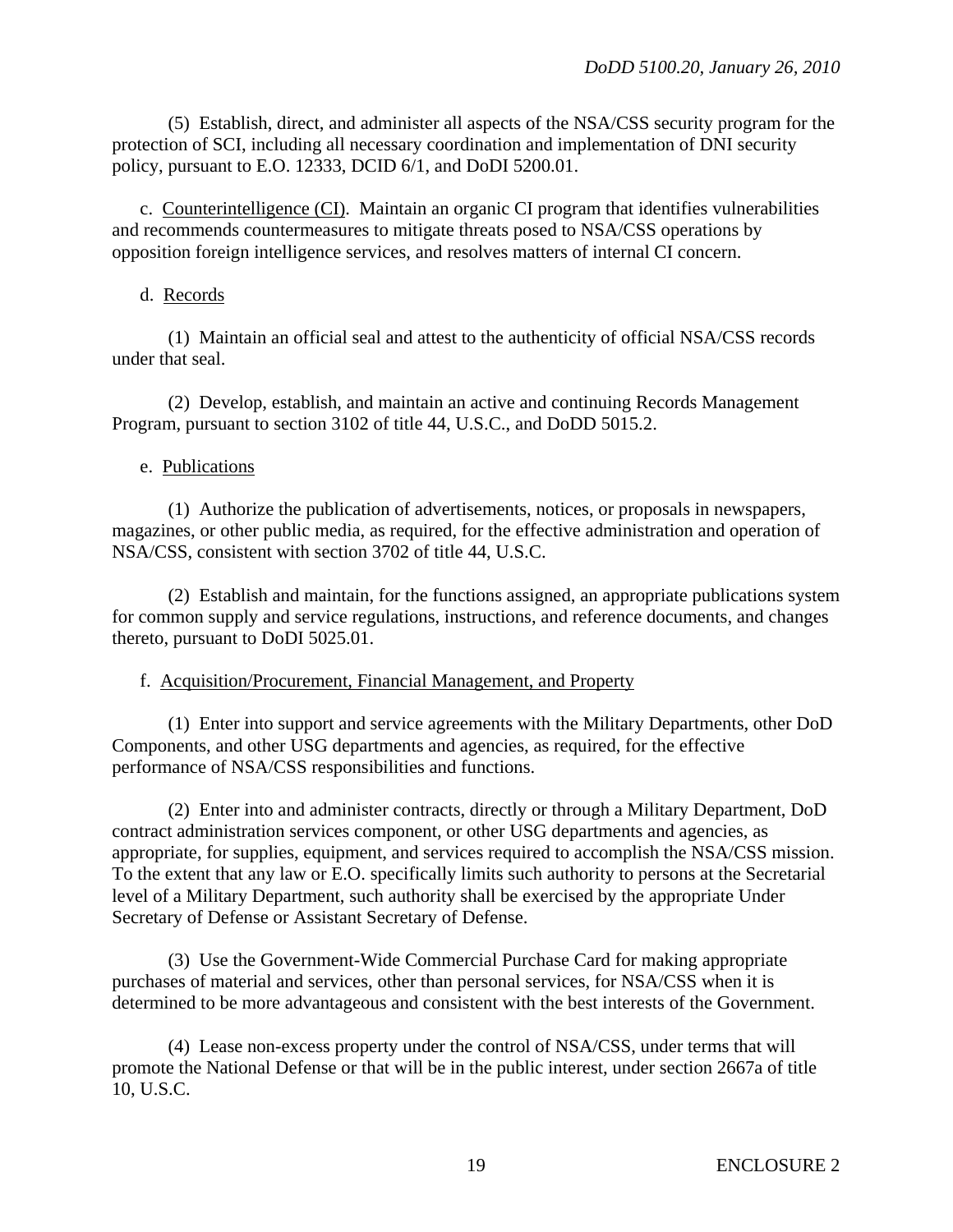(5) Serve as the Milestone Decision Authority (MDA) for NSA/CSS programs funded wholly or with the majority of funds available from the Department of Defense, including the MIP, pursuant to DoDI 5000.02, and the Memorandum of Agreement between the DNI and the Secretary of Defense, "Management of Acquisition Programs Executed at the Department of Defense Intelligence Community Elements," for less than Acquisition Category (ACAT) ID, and serve as the MDA for less than ACAT IAM programs, when appropriately delegated by the Secretary of Defense, pursuant to DoDI 5000.02. The DIRNSA/CHCSS shall exercise such delegated MDA, pursuant to delegation instructions and applicable procedures as directed by the Secretary of Defense.

 (6) Serve as MDA for major systems funded wholly or in majority by the NIP, pursuant to section 403(9) of title 41, U.S.C. and section 403-1 of title 50, U.S.C., when appropriately delegated jointly by the Secretary of Defense and the DNI, pursuant to the Memorandum of Agreement between the DNI and the Secretary of Defense, "Management of Acquisition Programs Executed at the Department of Defense Intelligence Community Elements." The DIRNSA/CHCSS shall exercise such delegated MDA, pursuant to delegation instructions and applicable procedures as directed by the Secretary of Defense and the DNI, pursuant to ICD 801 (formerly ICD 105).

(7) Enter into personal-services contracts to the extent permitted by law.

 (8) Approve premium-class travel when required for the successful performance of an intelligence mission.

 (9) Exercise the authority delegated to the Secretary of Defense by the Administrator of the General Services Administration on the disposal of surplus personal property for responsibilities assigned herein.

 (10) Establish and maintain appropriate property accounts for NSA/CSS, appoint Boards of Survey, approve reports of survey, relieve personal liability, and drop accountability for NSA/CSS property contained in the authorized property accounts that has been lost, damaged, stolen, destroyed, or otherwise rendered unserviceable, pursuant to applicable laws and regulations.

 g. Training. Establish and administer programs of training as prescribed in DoDI 1430.04 and DoDI 3305.09.

 h. Re-Delegation. The DIRNSA/CHCSS may re-delegate these authorities, as appropriate and in writing, except as otherwise restricted in this enclosure or by law or regulation.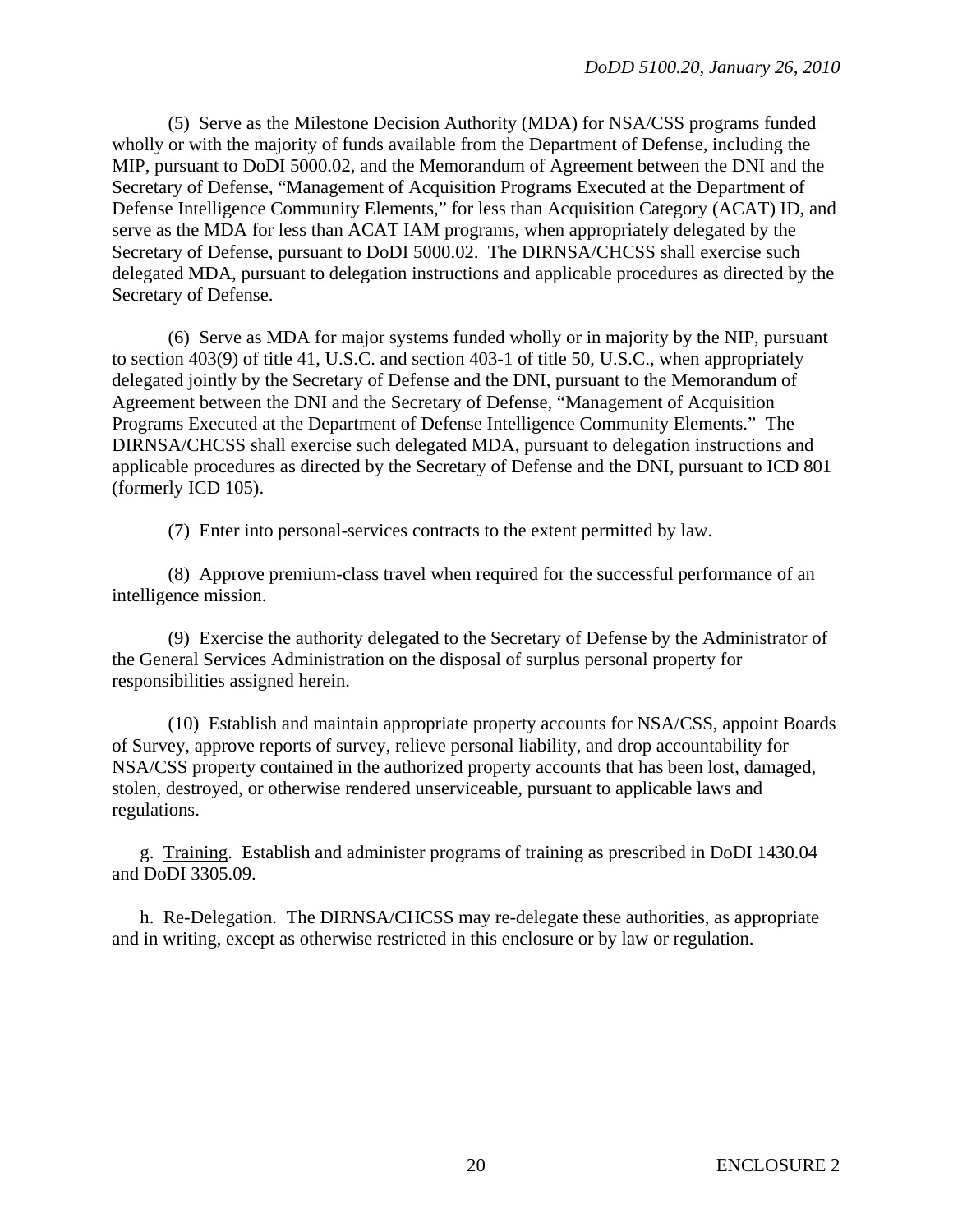# **GLOSSARY**

# PART I. ABBREVIATIONS AND ACRONYMS

| <b>ACAT</b><br>ASD(NII)/DoD CIO | acquisition category<br>Assistant Secretary of Defense for Networks and Information Integration/<br>DoD Chief Information Officer |
|---------------------------------|-----------------------------------------------------------------------------------------------------------------------------------|
| <b>CCP</b>                      | <b>Consolidated Cryptologic Program</b>                                                                                           |
| <b>CND</b>                      | computer network defense                                                                                                          |
| <b>CNSS</b>                     | <b>Committee on National Security Systems</b>                                                                                     |
| <b>COMSEC</b>                   | communications security                                                                                                           |
| <b>CSS</b>                      | <b>Central Security Service</b>                                                                                                   |
| <b>CRITIC</b>                   | critical information                                                                                                              |
| <b>CRITICOMM</b>                | <b>Critical Information Communications</b>                                                                                        |
| DA&M                            | Director of Administration and Management                                                                                         |
| <b>DCI</b>                      | Director of Central Intelligence                                                                                                  |
| <b>DCID</b>                     | Director of Central Intelligence Directive                                                                                        |
| <b>DDI</b>                      | Director of Defense Intelligence                                                                                                  |
| <b>DIA</b>                      | Defense Intelligence Agency                                                                                                       |
| <b>DIOCC</b>                    | Defense Intelligence Operations Coordination Center                                                                               |
| <b>DIRNSA/CHCSS</b>             | Director, NSA/Chief, CSS                                                                                                          |
| <b>DoDD</b>                     | DoD Directive                                                                                                                     |
| DoDI                            | DoD Instruction                                                                                                                   |
| <b>DNI</b>                      | Director of National Intelligence                                                                                                 |
| E.O.                            | <b>Executive Order</b>                                                                                                            |
| IA                              | information assurance                                                                                                             |
| IC                              | <b>Intelligence Community</b>                                                                                                     |
| <b>ICD</b>                      | <b>Intelligence Community Directive</b>                                                                                           |
| <b>INFOSEC</b>                  | information security                                                                                                              |
| <b>ISSP</b>                     | <b>Information Systems Security Program</b>                                                                                       |
| <b>JFCC-NW</b>                  | Joint Functional Component Command for Network Warfare                                                                            |
| <b>MDA</b>                      | <b>Milestone Decision Authority</b>                                                                                               |
| <b>MIP</b>                      | Military Intelligence Program                                                                                                     |
| <b>NIP</b>                      | National Intelligence Program                                                                                                     |
| <b>NSA</b>                      | <b>National Security Agency</b>                                                                                                   |
| NSA/CSS                         | National Security Agency/Central Security Service                                                                                 |
| <b>NSS</b>                      | <b>National Security Systems</b>                                                                                                  |
| <b>OPM</b>                      | Office of Personnel Management                                                                                                    |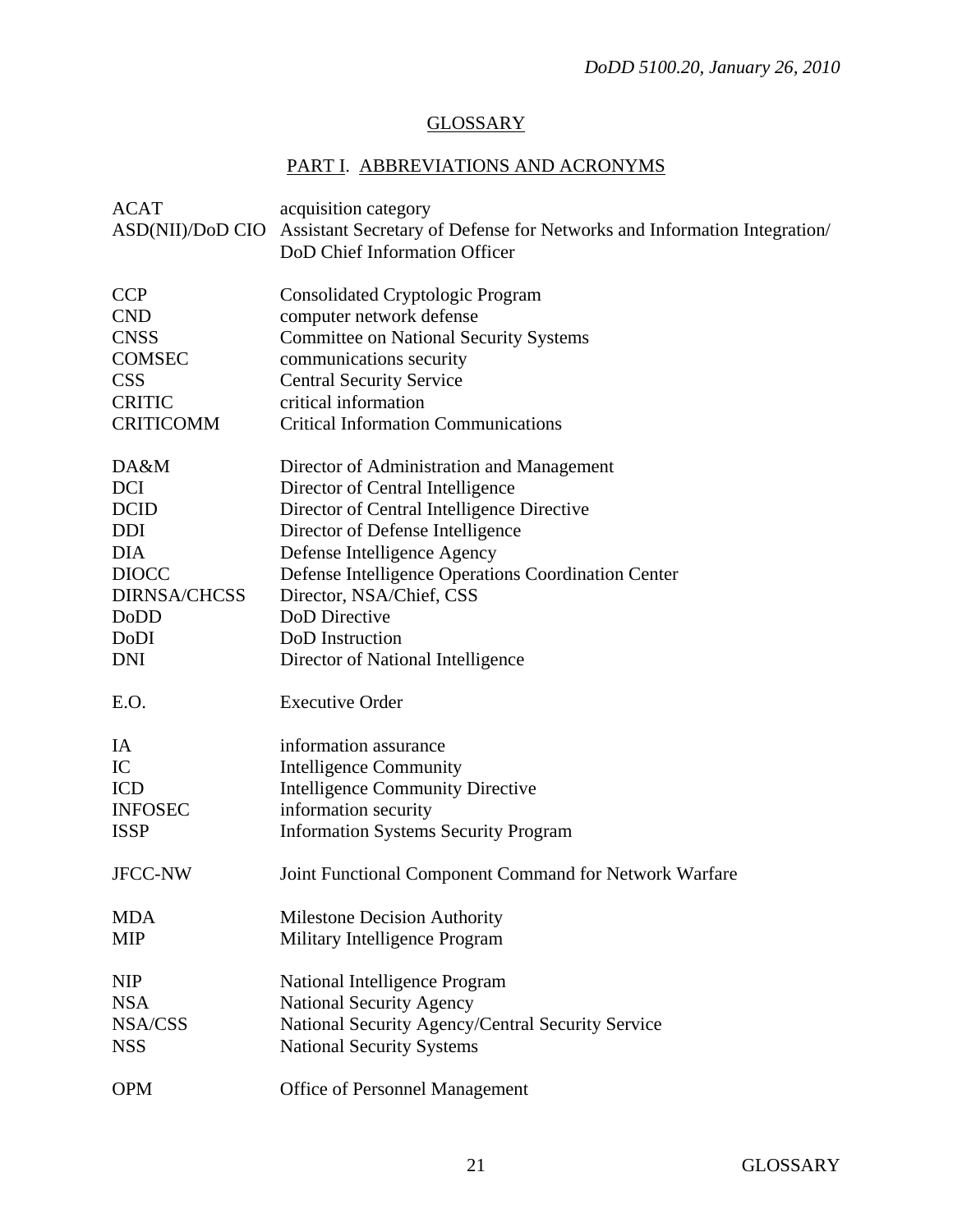| <b>OPSEC</b>      | operations security                                                   |
|-------------------|-----------------------------------------------------------------------|
| <b>PM</b>         | Program Manager                                                       |
| <b>SCI</b>        | <b>Sensitive Compartmented Information</b>                            |
| <b>SCC</b>        | Service Cryptologic Component                                         |
| <b>SIGINT</b>     | signals intelligence                                                  |
| U.S.C.            | <b>United States Code</b>                                             |
| USD(AT&L)         | Under Secretary of Defense for Acquisition, Technology, and Logistics |
| USD(I)            | Under Secretary of Defense for Intelligence                           |
| <b>USG</b>        | <b>United States Government</b>                                       |
| <b>USSTRATCOM</b> | United States Strategic Command                                       |

# PART II. DEFINITIONS

Unless otherwise noted, the following terms and definitions are for the purpose of this Directive:

CCP. That part of the NIP that funds the national-level U.S. SIGINT mission, i.e., collection, processing, retention, and dissemination of information obtained by exploiting foreign communications and non-communications signals on behalf of national-level consumers.

CND. Actions taken to protect, monitor, analyze, detect, and respond to unauthorized activity within Department of Defense information systems and computer networks.

COMSEC. Measures and controls taken to deny unauthorized individuals information derived from telecommunications and to ensure the authenticity of such telecommunications. COMSEC includes cryptosecurity, transmission security, emission security, and physical security of COMSEC material.

computer network attack. Actions taken through the use of computer networks to disrupt, deny, degrade, or destroy information resident in computers and computer networks, or the computers and networks themselves.

counterintelligence. Information gathered and activities conducted to identify, deceive, exploit, disrupt, or protect against espionage, other intelligence activities, sabotage, or assassinations conducted for or on behalf of foreign powers, organizations, or persons, or their agents, or international terrorist organizations or activities.

CRITIC. Critical information messages sent over the CRITICOMM System that must be delivered to the President within 10 minutes upon recognition.

critical information. Decisions, intentions, or actions of foreign governments, organizations, or individuals that could imminently and materially jeopardize vital U.S. policy, economic,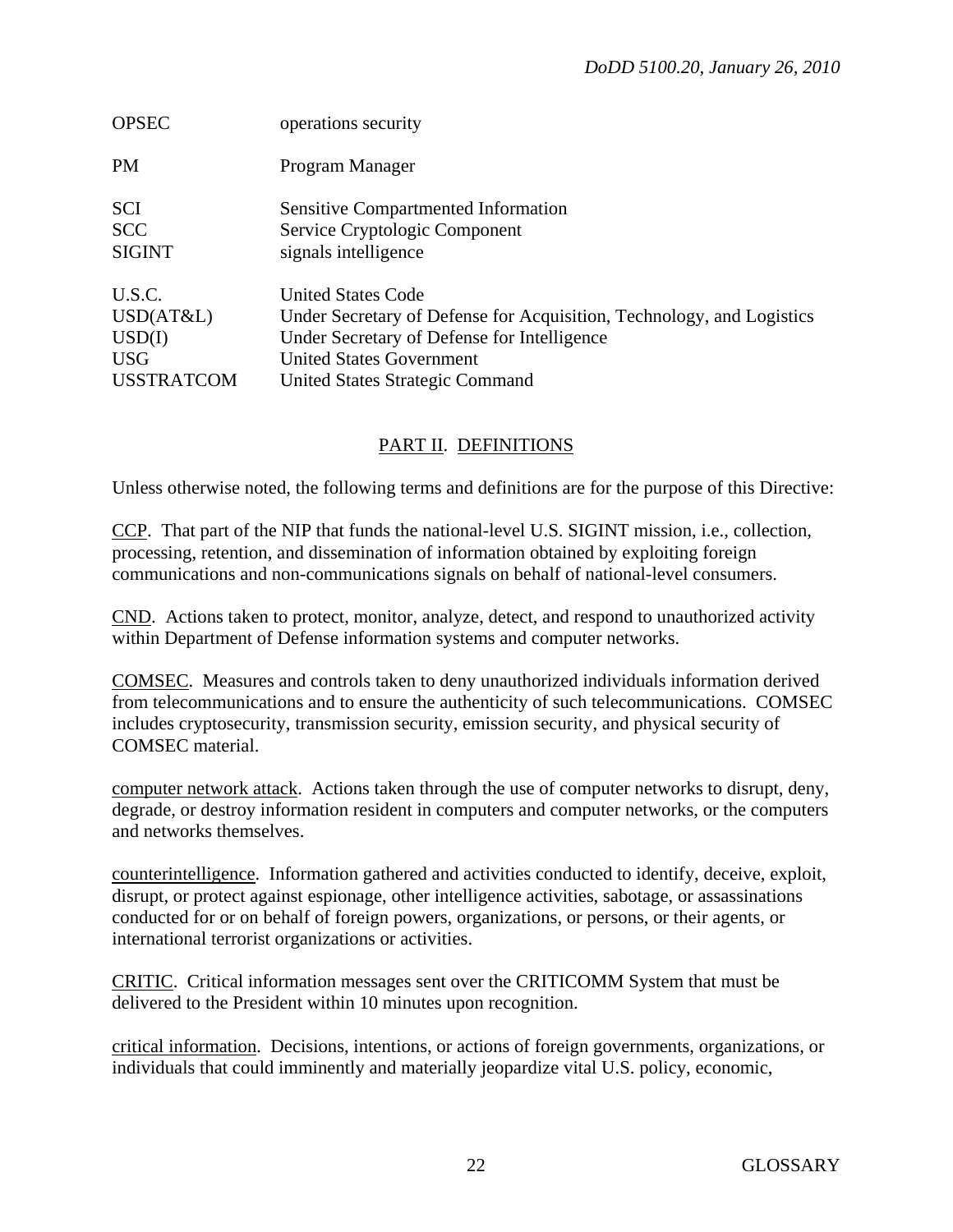informational, or military interests to such an extent that the immediate attention of the President and the National Security Council may be required.

CRITICOMM System. Communications system developed by NSA to ensure critical information would be delivered to the President within 10 minutes upon recognition. Messages sent on the system are called CRITICs.

cryptography. The art and science concerning the principles, means, and methods for rendering plain information unintelligible and for restoring encrypted information to intelligible form.

cryptology. The science that deals with hidden, disguised, or encrypted communications. It includes COMSEC and communications intelligence.

Defense Intelligence. The integrated Departmental intelligence that covers the broad aspects of national policy and national security and that intelligence relating to capabilities, intentions, and activities of foreign powers, organizations, or persons, including any foreign military or militaryrelated situation or activity that is significant to Defense policy-making or the planning and conduct of military operations and activities.

foreign intelligence. Information relating to the capabilities, intentions, or activities of foreign governments or elements thereof, foreign organizations, foreign persons, or international terrorists.

Functional Manager. Pursuant to E.O. 12333, Functional Managers shall report to the DNI concerning the extent of their duties as Functional Managers, and may be charged with developing and implementing strategic guidance, policies, and procedures for activities related to a specific intelligence discipline or set of intelligence activities; setting training and tradecraft standards; and ensuring coordination within and across intelligence disciplines and IC elements and with related non-intelligence activities. Functional Managers may also advise on resource management; policies and procedures; collection capabilities and gaps; intelligence processing and dissemination; technical architectures; and other issues or activities, as applicable.

IA.Measures that protect and defend information and information systems by ensuring their availability, integrity, authentication, confidentiality, and non-repudiation. This includes providing for restoration of information systems by incorporating protection, detection, and reaction capabilities.

INFOSEC. Refers to the protection of information systems against unauthorized access to or modification of information, whether in storage, processing, or transit, and against the denial of service to authorized users, including those measures necessary to detect, document, and counter such threats.

ISSP. Provides financial and manpower resources for efforts directed at protecting information systems from unauthorized access or modification of information, and against the denial of service to authorized users or provision of service to unauthorized users. It addresses the